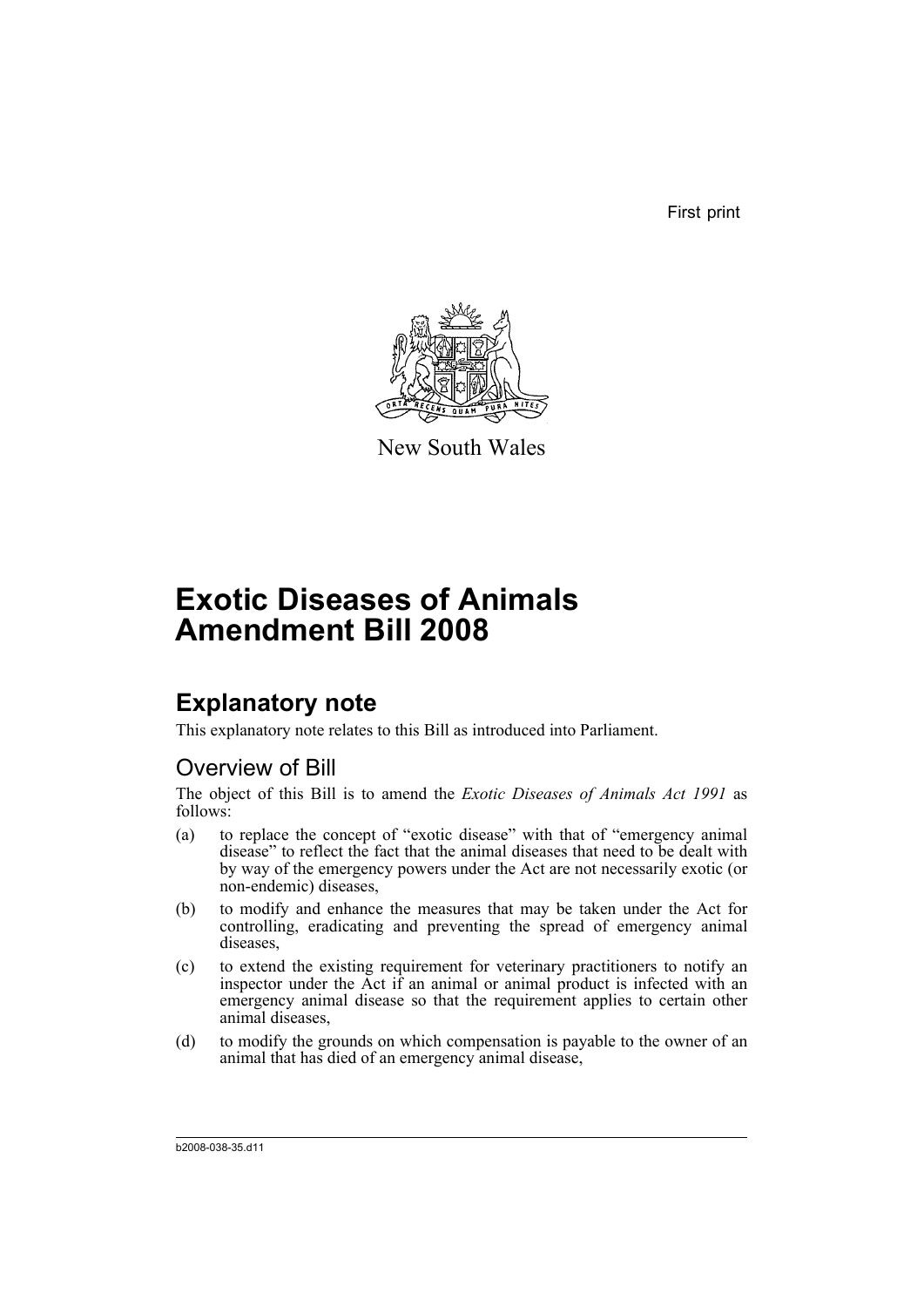Explanatory note

- (e) to enable offences under the Act to be dealt with summarily and to enable penalty notices to be issued for certain offences,
- (f) to make other amendments of a minor or administrative nature or that are consequential on the other amendments made by the proposed Act.

The Bill also amends other Acts (as set out in Schedule 2):

- (a) to extend the limitation period for commencing proceedings for offences under certain primary industry legislation, and
- (b) to enable fees to be charged for the provision of services under certain primary industry legislation, and
- (c) to make other amendments of a minor or consequential nature.

## Outline of provisions

**Clause 1** sets out the name (also called the short title) of the proposed Act.

**Clause 2** provides for the commencement of the proposed Act on the date of assent.

**Clause 3** is a formal provision that gives effect to the amendments to the *Exotic Diseases of Animals Act 1991* set out in Schedule 1.

**Clause 4** is a formal provision that gives effect to the amendments to the Acts set out in Schedule 2.

**Clause 5** provides for the repeal of the proposed Act after the proposed Act has commenced. Once the amendments have commenced the proposed Act will be spent and section 30 of the *Interpretation Act 1987* provides that the repeal of an amending Act does not affect the amendments made by that Act.

## **Schedule 1 Amendment of Exotic Diseases of Animals Act 1991**

## **Emergency animal diseases**

**Schedule 1 [5]** provides for a new term to describe the animal diseases to which the Act applies, namely *emergency animal disease*, so as to reflect the nature of the diseases concerned. Some of these diseases may not necessarily be exotic or non-endemic but are diseases in respect of which the emergency powers under the Act need to be exercised. The Minister will, as is currently the case, be able to declare animal diseases to be emergency animal diseases by order published in the Gazette. **Schedule 1 [1]** replaces the term "exotic disease" throughout the Act with the new term and **Schedule 1 [2]** changes the name of the Act to reflect the wider operation of the Act. **Schedule 1 [49] and [50]** also change the name of the Fund established under the Act to reflect the change in terminology. **Schedule 1 [7], [51], [52], [60] and [71]** are consequential amendments.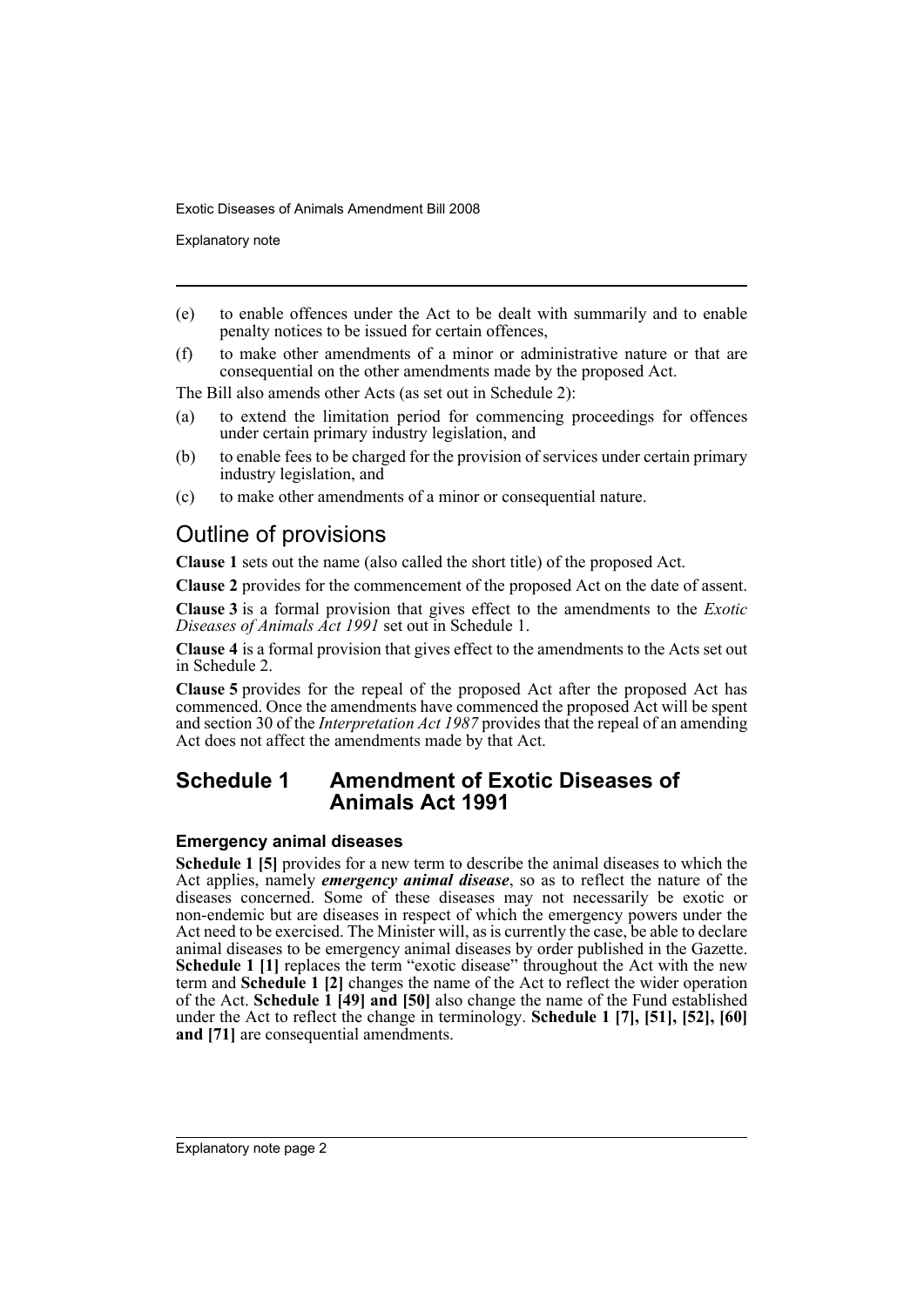Explanatory note

## **Duty to notify**

At present under section 7 (b) of the Act, a veterinary practitioner must notify an inspector if the practitioner suspects that an animal (or animal product) is infected with an exotic disease (which will now become a requirement relating to an emergency animal disease). **Schedule 1 [6]** extends this requirement to notify so that it also applies when the practitioner suspects that an animal or product is infected with a disease that is not an emergency animal disease but which the practitioner suspects is a new or emerging disease, or is not an endemic disease, or does not usually occur in the animal being examined.

#### **Measures for controlling, eradicating and preventing the spread of emergency animal diseases**

**Schedule 1 [8]** provides that a declaration by the Minister of an infected place or an infected vehicle must identify the classes or descriptions of animals and other things affected by the declaration. **Schedule 1 [9]** is a consequential amendment.

**Schedule 1 [10], [11], [13], [18], [22], [30], [31] and [36]** will enable action to be taken under the Act in respect of contaminated soil. At present under the Act, the power to prohibit and restrict the movement of things is limited to animals, animal products, fodder, fittings and vehicles.

**Schedule 1 [12]** restates, as a consequence of other amendments made by the proposed Act, a provision that requires movements in and out of infected places to be made only through points specified in a notice issued by an inspector.

**Schedule 1 [16]** provides that an area restriction order made by the Minister under section 20 of the Act may direct all or any specified persons or class of persons within a restricted area to take certain measures specified in the order (at present, such an order may only be made in relation to the owners or persons in charge of animals and things within a restricted area).

**Schedule 1 [19]** provides that the declaration by the Minister of a control area under section 21 of the Act must only identify the boundaries of the control area and not the classes or descriptions of animals or animal products that are affected by the declaration.

**Schedule 1 [20]** provides for control orders under section 22 of the Act to be made by the Minister instead of being made by an inspector at the direction of the Minister. At present, a control order can prohibit, regulate or control certain activities and movements in the control area to which it relates and require persons to take certain measures. **Schedule 1 [23]** is a consequential amendment.

**Schedule 1 [21]** provides that the operation of a control order is not restricted to specified animals or animal products but can apply to all animals or animal products in the control area to which the order relates.

**Schedule 1 [24] and [26]** provide for the issuing of permits authorising any activity that is the subject of a control order. **Schedule 1 [27]** provides that a permit can, without limiting the basis on which permits are granted, be granted generally so that it applies to a specified class of persons. **Schedule 1 [28]** provides that an inspector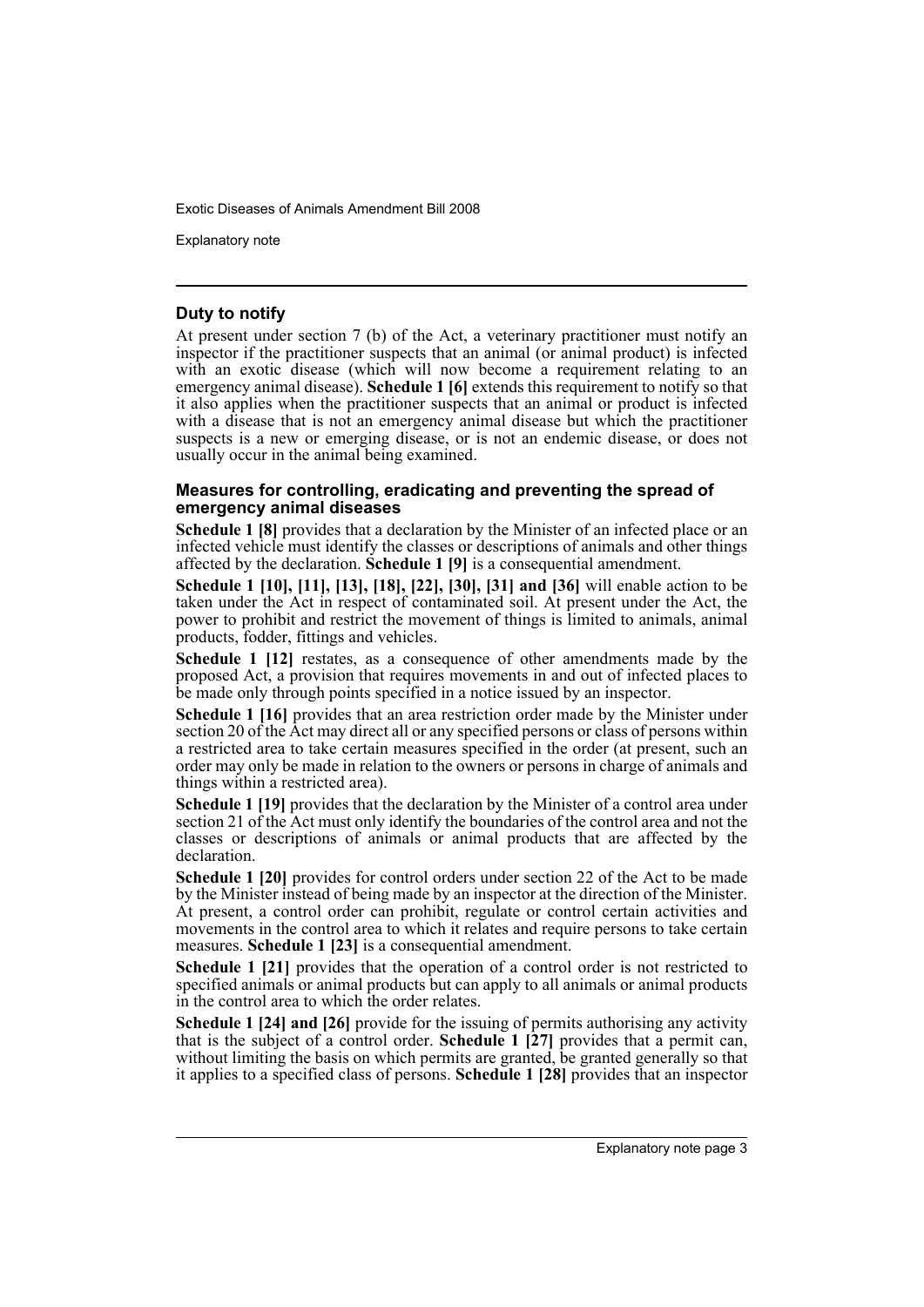Explanatory note

may vary or revoke a general permit by a notice published on the Department of Primary Industries' website.

**Schedule 1 [32] and [33]** enable the Minister to order the destruction of any domestic animal in a declared area (ie, an area declared under Part 3 of the Act to be an infected place, restricted area or control area) if it is necessary to do so to prevent the spread of an emergency animal disease. Because the measure is designed to create a buffer zone between an infected area and non-infected areas, the Minister may order the destruction of an animal even though it is not infected by an emergency animal disease. The owner of any such animal may be compensated under Part 7 of the Act. **Schedule 1 [34]** is a consequential amendment.

**Schedule 1 [35]** makes it clear that a quarantine order under section 35 of the Act may apply to any part of any premises or place. **Schedule 1 [37]** requires a quarantine order to identify the classes or descriptions of the animals or other things to which the order relates.

**Schedule 1 [38]** provides that a disinfection order under section 39 of the Act may apply to persons leaving as well as entering any premises, place or vehicle.

**Schedule 1 [43]** makes it clear that the power of inspectors under section 45 of the Act (eg such as the power to enter and search premises) may be exercised in relation to premises that have been the subject of a declaration of a restricted area within the previous 2 years.

## **Compensation of owners**

At present under Part 7 of the Act, the owner of any domestic animal or property that has been destroyed under the Act, or that has died of an exotic disease, may claim compensation for that loss. **Schedule 1 [55]** modifies the grounds on which compensation is payable to the owner of an animal that has died of an emergency animal disease (as opposed to being destroyed under the Act for the purposes of controlling, eradicating or preventing the spread of such a disease) by creating 2 classes of "compensable disease". In order to be compensated in relation to a "class A compensable disease", the owner is required (as is currently the case under section 55 of the Act) to notify the Director-General or an inspector of the death of the animal and the Chief Veterinary Officer also needs to certify that the animal has died of the compensable disease. In the case of a "class B compensable disease", the same requirements apply but there must be no unreasonable delay in reporting the death of the animal and the CVO must certify that the destruction of the animal would have been required had it not died. The amendments do not affect the existing arrangements for compensating owners when an animal (or any property) is destroyed in accordance with the Act. **Schedule 1 [53], [54] and [56]** are consequential amendments.

#### **Miscellaneous amendments**

**Schedule 1 [3], [4], [17], [29], [39]–[42], [44]–[48], [57], [58], [63], [66] and [70]** are minor amendments that standardise certain terms and expressions in the Act for the purposes of consistency.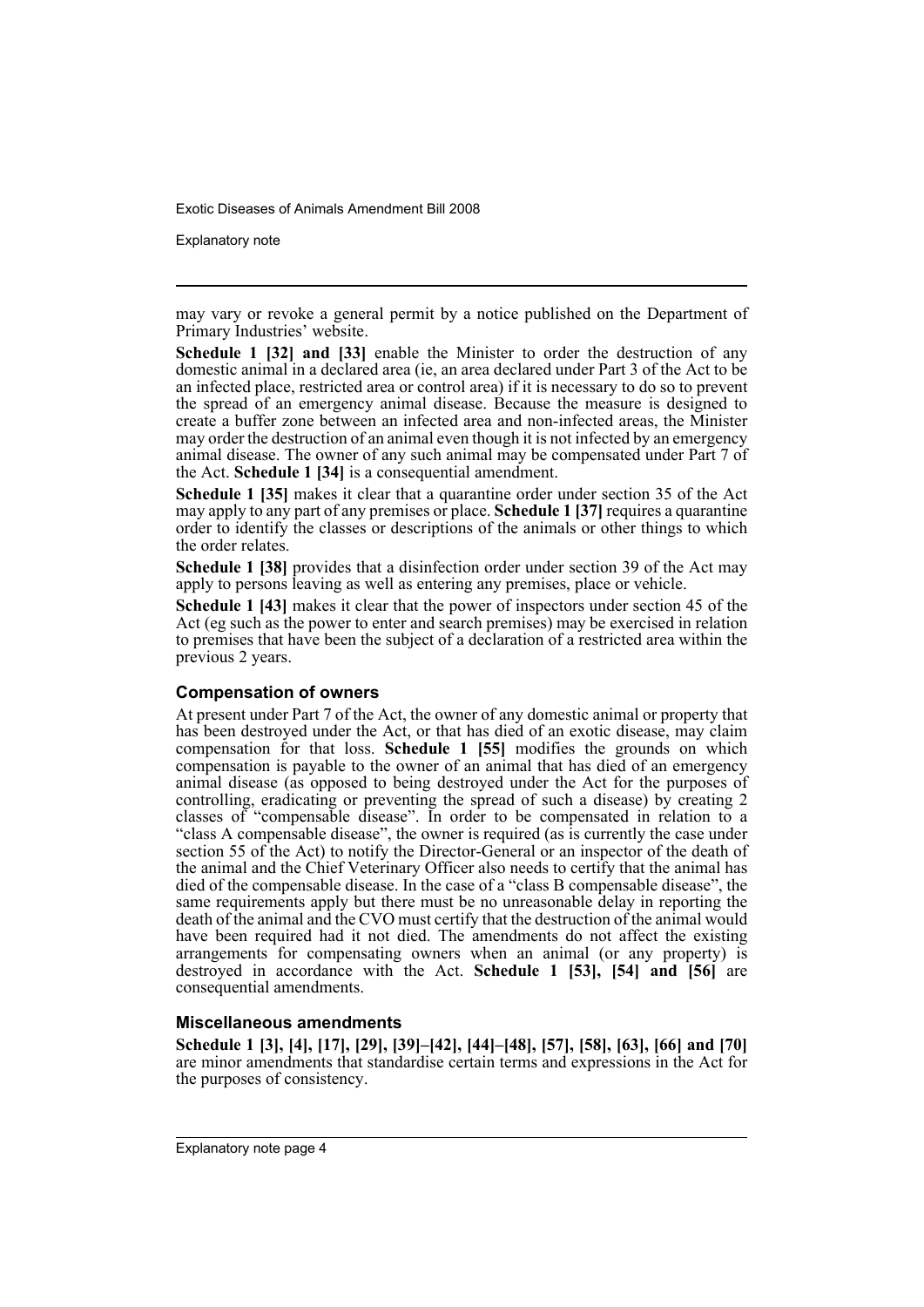Explanatory note

**Schedule 1 [14], [15] and [25]** provide for certain notices and orders under Part 3 of the Act to be published on the Department of Primary Industries' website as an alternative to being published in a local newspaper. Any existing requirement for such orders to be published in the Gazette is not affected.

**Schedule 1 [59]** enables the regulations to prescribe fees that may be charged for services provided under the Act, such as permits to move into, within or out of declared areas. A fee cannot be charged in respect of the movement of persons, animals or other things within the same property.

**Schedule 1 [61]** makes it an offence to make a false or misleading statement when applying for a permit or other authorisation under the Act or when complying with a requirement to provide information.

**Schedule 1 [62]** provides for the offences under the Act to be dealt with summarily before the Local Court or the Supreme Court. The limitation period for commencing proceedings will be 2 years and the maximum monetary penalty that the Local Court may impose will be \$11,000. The amendment also enables certain offences under the Act or the regulations to be dealt with by way of penalty notice.

**Schedule 1 [64] and [65]** provide that the protection given under section 76 of the Act in relation to disease control programs under the Act applies not only in relation to outbreaks in New South Wales but also to outbreaks occurring elsewhere in Australia.

**Schedule 1 [67]** removes an obsolete savings provision.

**Schedule 1 [68] and [69]** insert savings and transitional provisions (including the power to make regulations of a savings or transitional nature) consequent on the enactment of the proposed Act. In particular, any animal disease that is currently declared by Ministerial order under the Act to be an exotic disease is taken to be an emergency animal disease for the purposes of the Act.

## **Schedule 2 Amendment of other Acts**

**Schedule 2.1** amends the *Agricultural Livestock (Disease Control Funding) Act 1998* to update the definition of *disease* in that Act to reflect the changes made to the *Exotic Diseases of Animals Act 1991* in Schedule 1.

**Schedule 2.2 [1] and [2]** amend the *Apiaries Act 1985* to enable a fee to be charged for the issuing of a certificate of registration as a beekeeper under that Act and for the issuing of a fresh certificate on the renewal of registration. **Schedule 2.2 [3] and [4]** extend the limitation period for commencing proceedings for offences under the Act and the regulations to 2 years. **Schedule 2.2** [5] removes an obsolete provision relating to the payment of fees into the Consolidated Fund (which is already required under the *Constitution Act 1902* and is subject to the operation of working accounts under section 13A of the *Public Finance and Audit Act 1983*).

**Schedule 2.3** amends the *Exhibited Animals Protection Act 1986* to extend the limitation period for commencing proceedings for offences under the Act and the regulations to 2 years.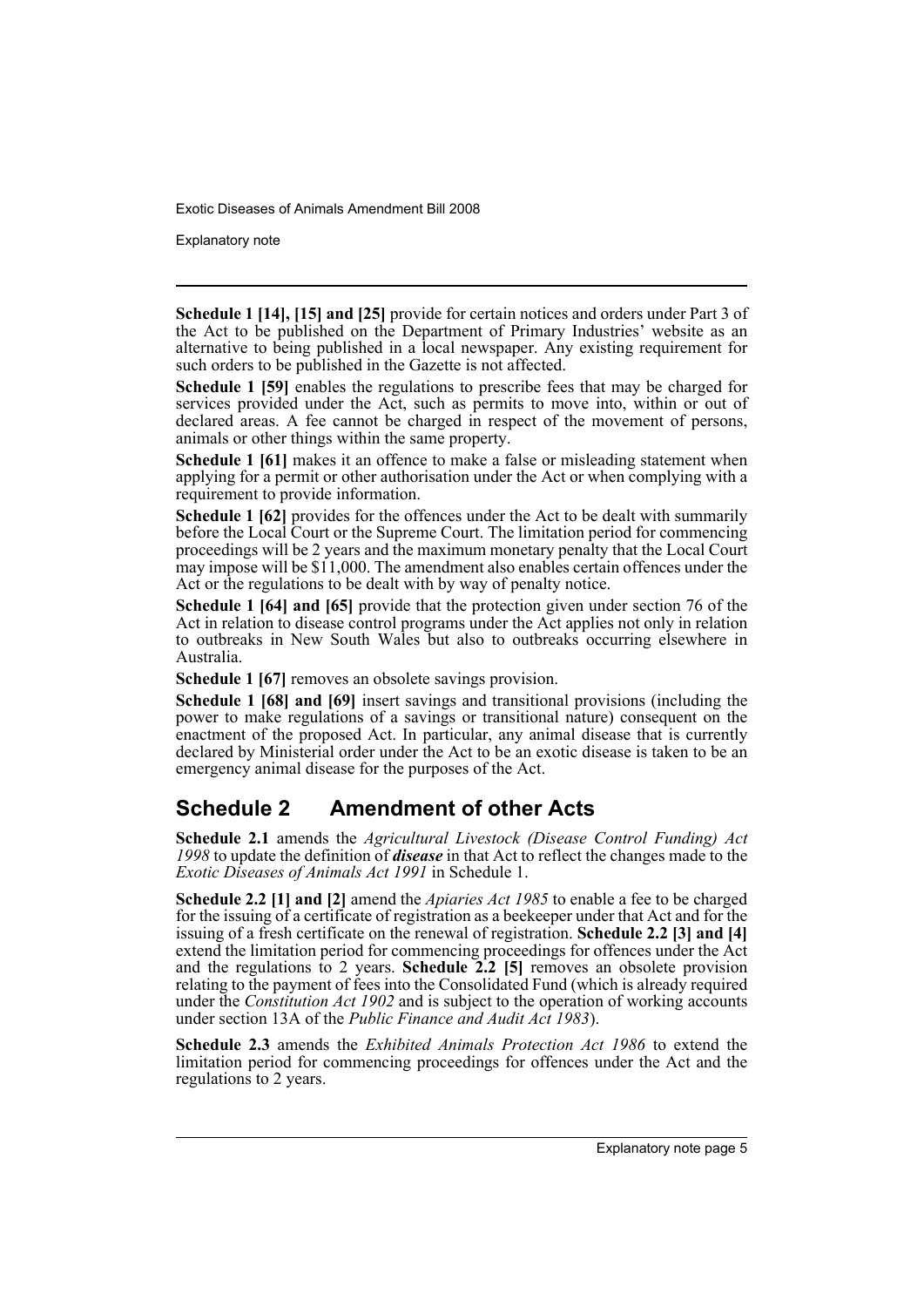Explanatory note

**Schedule 2.4** amends the *Fines Act 1996* as a consequence of the amendment made by **Schedule 1 [62]** to the proposed Act.

**Schedule 2.5** amends the *Non-Indigenous Animals Act 1987* to extend the limitation period for commencing proceedings for offences under the Act and the regulations to 2 years.

**Schedule 2.6** amends the *Noxious Weeds Act 1993* to extend the limitation period for commencing proceedings for offences under the Act and the regulations to 2 years.

**Schedule 2.7 [1]** amends the *Plant Diseases Act 1924* to extend the limitation period for commencing proceedings for offences under the Act and the regulations to 2 years. **Schedule 2.7 [2]** will enable the regulations to prescribe fees that may be charged for the provision of services under the Act.

**Schedule 2.8 [1]** amends the *Stock Diseases Act 1923* to extend the limitation period for commencing proceedings for offences under the Act and the regulations to 2 years. **Schedule 2.8 [2]** will enable the regulations to prescribe fees that may be charged for the provision of services under the Act.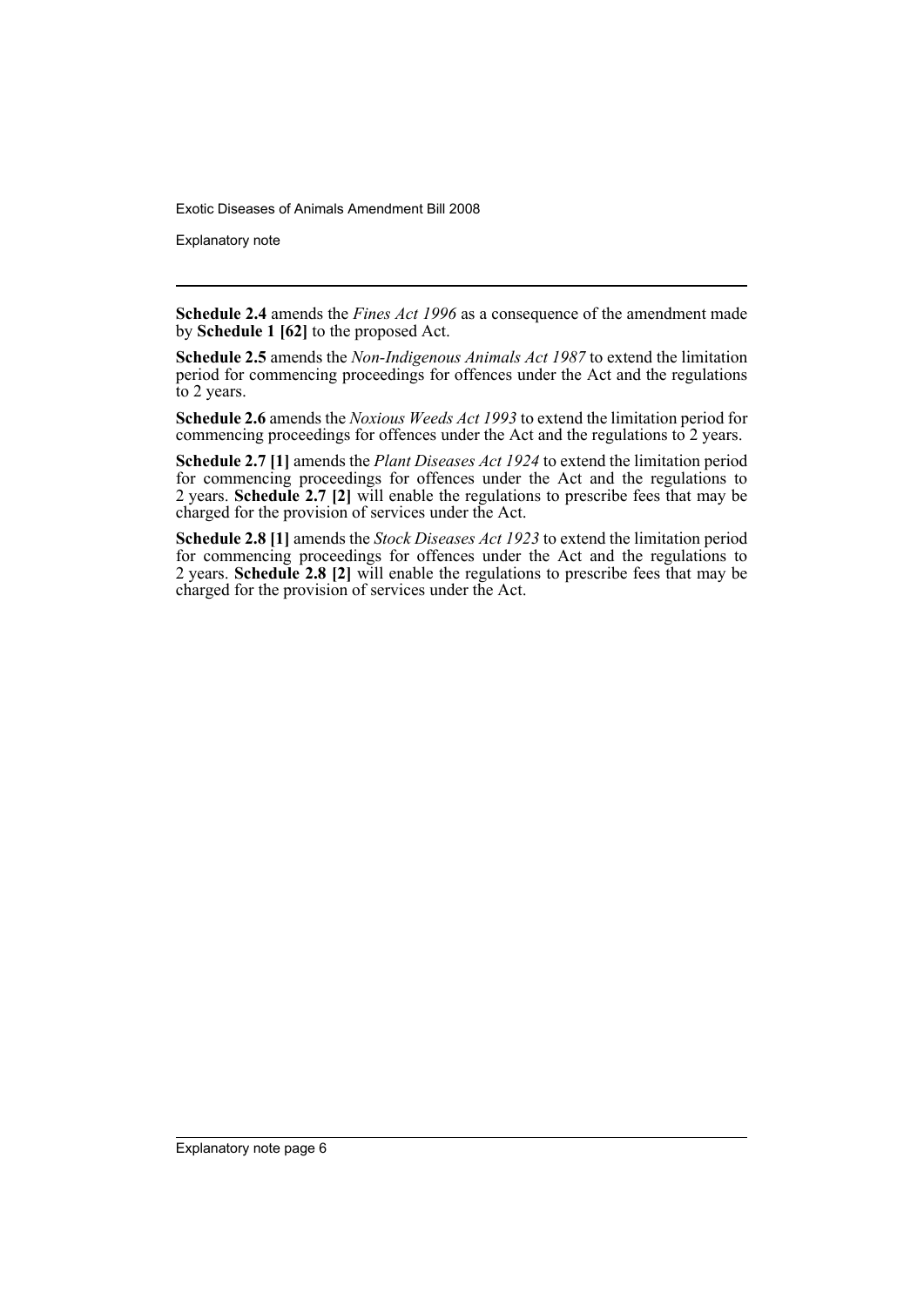First print



New South Wales

# **Exotic Diseases of Animals Amendment Bill 2008**

# **Contents**

|            |                                                        | Page |
|------------|--------------------------------------------------------|------|
|            | Name of Act                                            |      |
|            | Commencement                                           |      |
| 3          | Amendment of Exotic Diseases of Animals Act 1991 No 73 | 2    |
| 4          | Amendment of other Acts                                |      |
| 5          | Repeal of Act                                          |      |
| Schedule 1 | Amendment of Exotic Diseases of Animals Act 1991       | 3    |
|            | Schedule 2 Amendment of other Acts                     | 18   |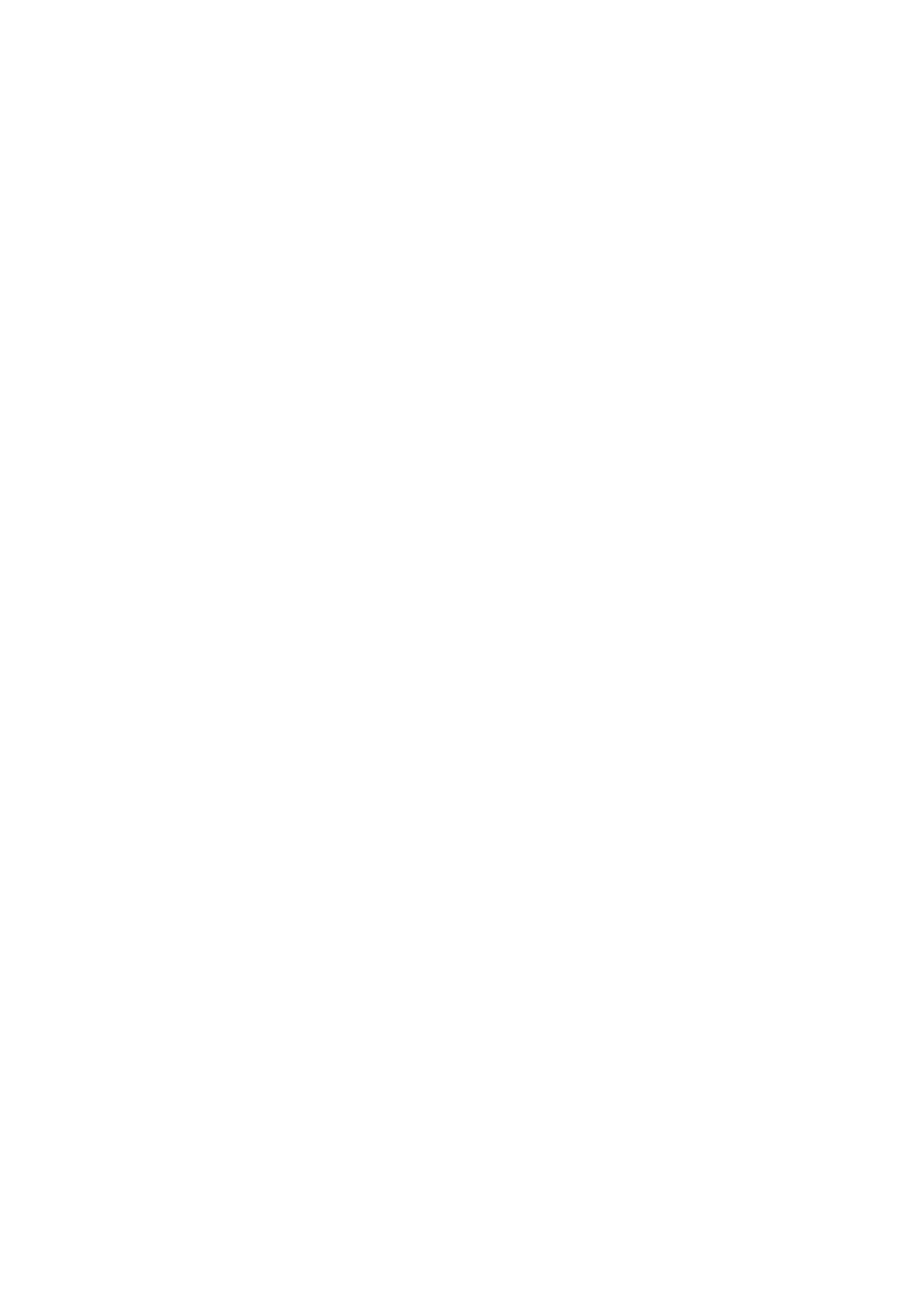

New South Wales

# **Exotic Diseases of Animals Amendment Bill 2008**

No , 2008

## **A Bill for**

An Act to amend the *Exotic Diseases of Animals Act 1991* to make further provision with respect to the detection, containment and eradication of certain animal diseases; to make amendments with respect to proceedings under other primary industry legislation; and for other purposes.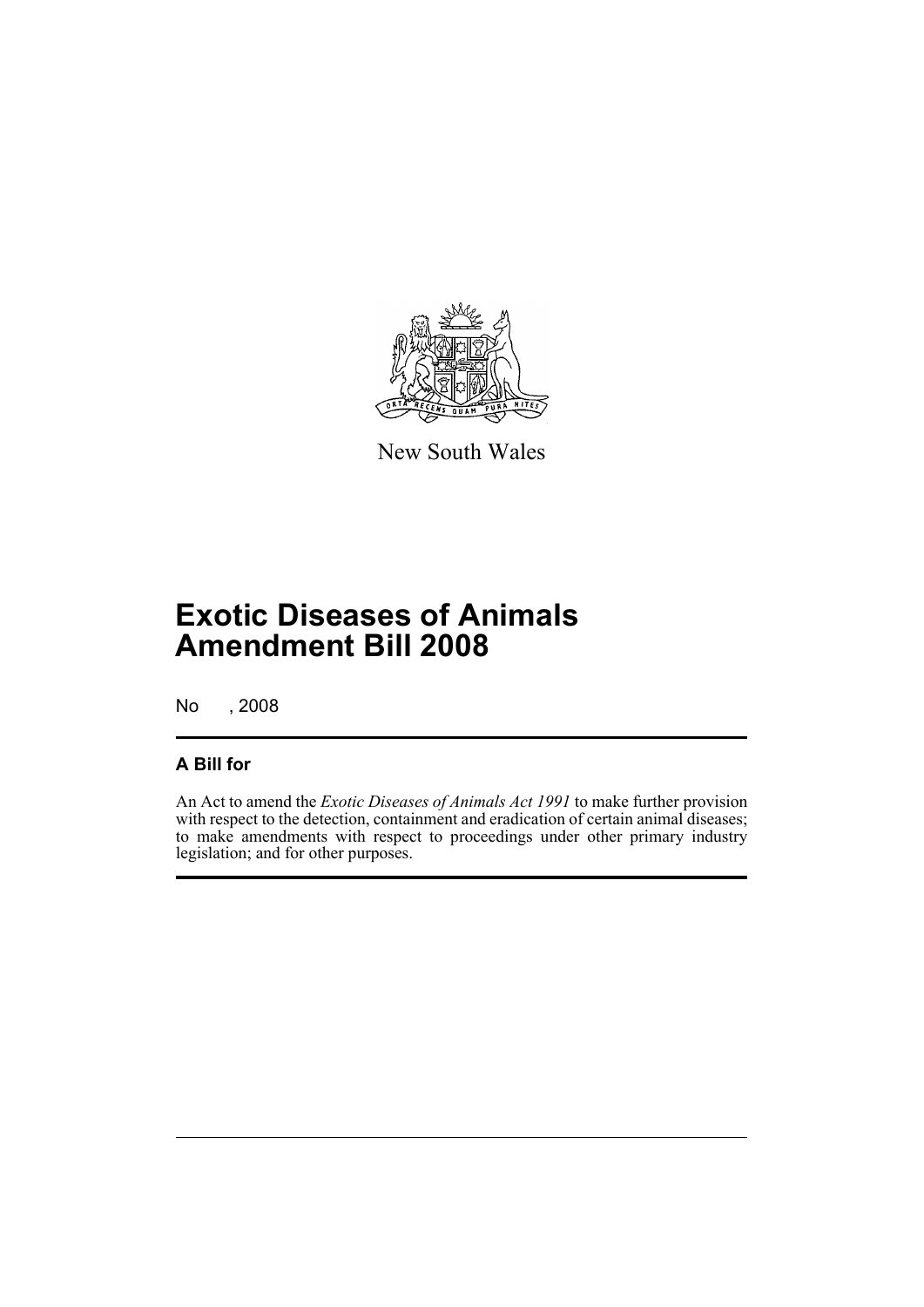<span id="page-9-4"></span><span id="page-9-3"></span><span id="page-9-2"></span><span id="page-9-1"></span><span id="page-9-0"></span>

|              |     | The Legislature of New South Wales enacts:                                                                                                                | 1                     |
|--------------|-----|-----------------------------------------------------------------------------------------------------------------------------------------------------------|-----------------------|
| 1            |     | Name of Act                                                                                                                                               | 2                     |
|              |     | This Act is the <i>Exotic Diseases of Animals Amendment Act 2008</i> .                                                                                    | 3                     |
| $\mathbf{2}$ |     | Commencement                                                                                                                                              | 4                     |
|              |     | This Act commences on the date of assent to this Act.                                                                                                     | 5                     |
| 3            |     | <b>Amendment of Exotic Diseases of Animals Act 1991 No 73</b>                                                                                             | 6                     |
|              |     | The Exotic Diseases of Animals Act 1991 is amended as set out in<br>Schedule 1.                                                                           | $\overline{7}$<br>8   |
| 4            |     | <b>Amendment of other Acts</b>                                                                                                                            | 9                     |
|              |     | The Acts specified in Schedule 2 are amended as set out in that<br>Schedule.                                                                              | 10 <sup>1</sup><br>11 |
| 5            |     | <b>Repeal of Act</b>                                                                                                                                      | 12                    |
|              | (1) | This Act is repealed on the day following the day on which this Act<br>commences.                                                                         | 13<br>14              |
|              | (2) | The repeal of this Act does not, because of the operation of section 30<br>of the <i>Interpretation Act 1987</i> , affect any amendment made by this Act. | 15<br>16              |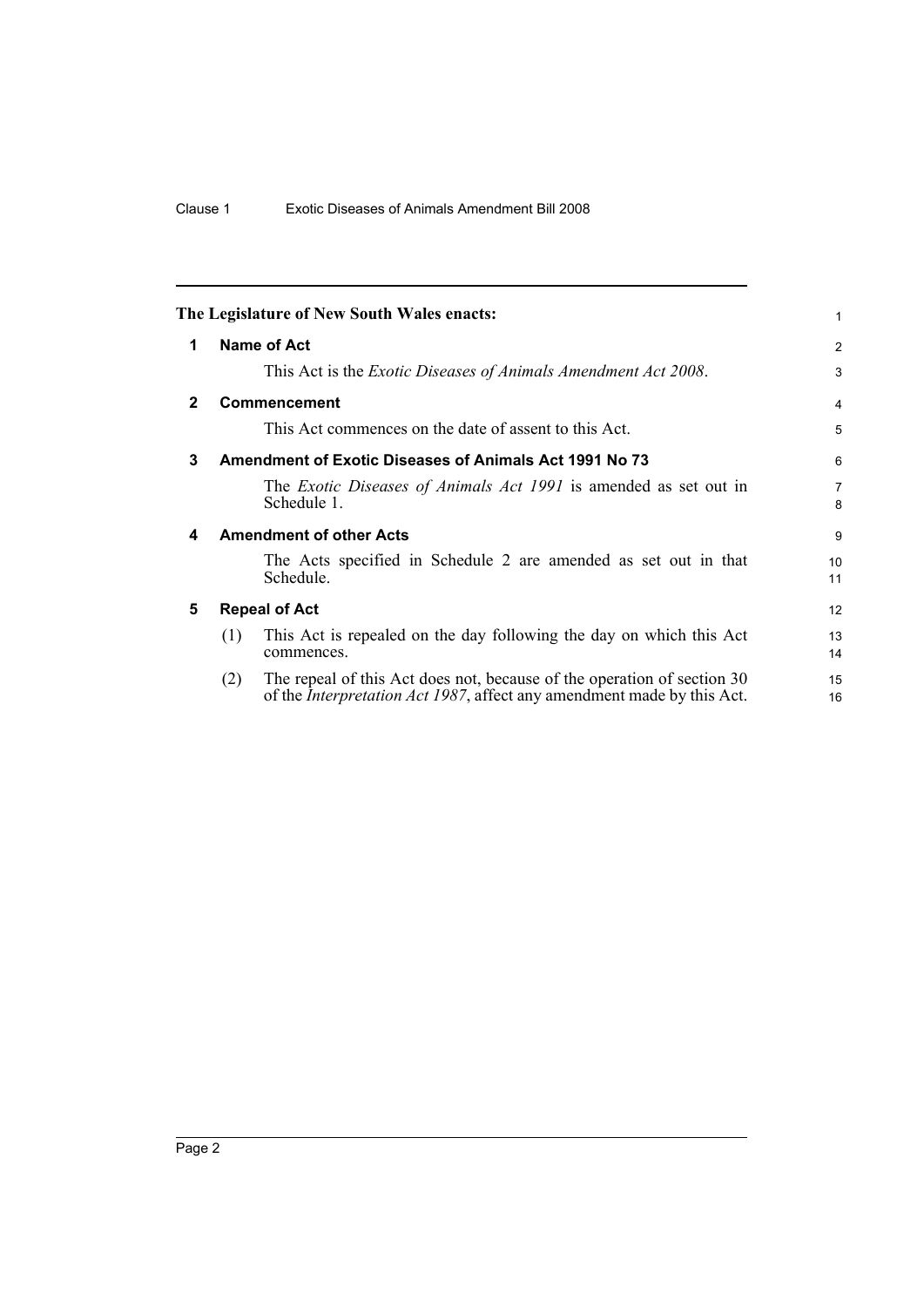Amendment of Exotic Diseases of Animals Act 1991 Schedule 1

<span id="page-10-0"></span>

|       | <b>Schedule 1</b> |                  | <b>Amendment of Exotic Diseases of</b><br><b>Animals Act 1991</b>                                                                                    | 1<br>$\overline{2}$ |  |  |
|-------|-------------------|------------------|------------------------------------------------------------------------------------------------------------------------------------------------------|---------------------|--|--|
|       |                   |                  | (Section 3)                                                                                                                                          | 3                   |  |  |
| [1]   |                   |                  | The whole Act (except where otherwise amended by this Schedule)                                                                                      | 4                   |  |  |
|       |                   |                  | Omit "exotic disease" wherever occurring.                                                                                                            | 5                   |  |  |
|       |                   |                  | Insert instead "emergency animal disease".                                                                                                           | 6                   |  |  |
| [2]   |                   | <b>Section 1</b> |                                                                                                                                                      | 7                   |  |  |
|       |                   |                  | Omit the section. Insert instead:                                                                                                                    | 8                   |  |  |
|       | 1                 |                  | Name of Act                                                                                                                                          | 9                   |  |  |
|       |                   |                  | This Act is the Animal Diseases (Emergency Outbreaks) Act<br>1991.                                                                                   | 10<br>11            |  |  |
| $[3]$ |                   |                  | Sections 5 (1), 6 (1) and (3) and 75 (1)                                                                                                             | 12                  |  |  |
|       |                   |                  | Omit "power" wherever occurring. Insert instead "function".                                                                                          | 13                  |  |  |
| [4]   |                   | Section 5 (3)    |                                                                                                                                                      | 14                  |  |  |
|       |                   |                  | Omit "other power". Insert instead "other function".                                                                                                 | 15                  |  |  |
| [5]   | <b>Section 6A</b> |                  |                                                                                                                                                      |                     |  |  |
|       |                   |                  | Omit the section. Insert instead:                                                                                                                    | 17                  |  |  |
|       | 6A                |                  | Meaning of "emergency animal disease"                                                                                                                | 18                  |  |  |
|       |                   | (1)              | For the purposes of this Act, <i>emergency animal disease</i> means<br>any of the following:                                                         | 19<br>20            |  |  |
|       |                   |                  | bovine spongiform encephalopathy,<br>(a)                                                                                                             | 21                  |  |  |
|       |                   |                  | foot and mouth disease,<br>(b)                                                                                                                       | 22                  |  |  |
|       |                   |                  | rabies,<br>(c)                                                                                                                                       | 23                  |  |  |
|       |                   |                  | any other animal disease declared by the Minister, by order<br>(d)<br>in writing, to be an emergency animal disease for the<br>purposes of this Act. | 24<br>25<br>26      |  |  |
|       |                   | (2)              | An order by the Minister under this section:                                                                                                         | 27                  |  |  |
|       |                   |                  | comes into force on the date that it is signed, and<br>(a)                                                                                           | 28                  |  |  |
|       |                   |                  | must be published in the Gazette within 14 days after that<br>(b)<br>date.                                                                           | 29<br>30            |  |  |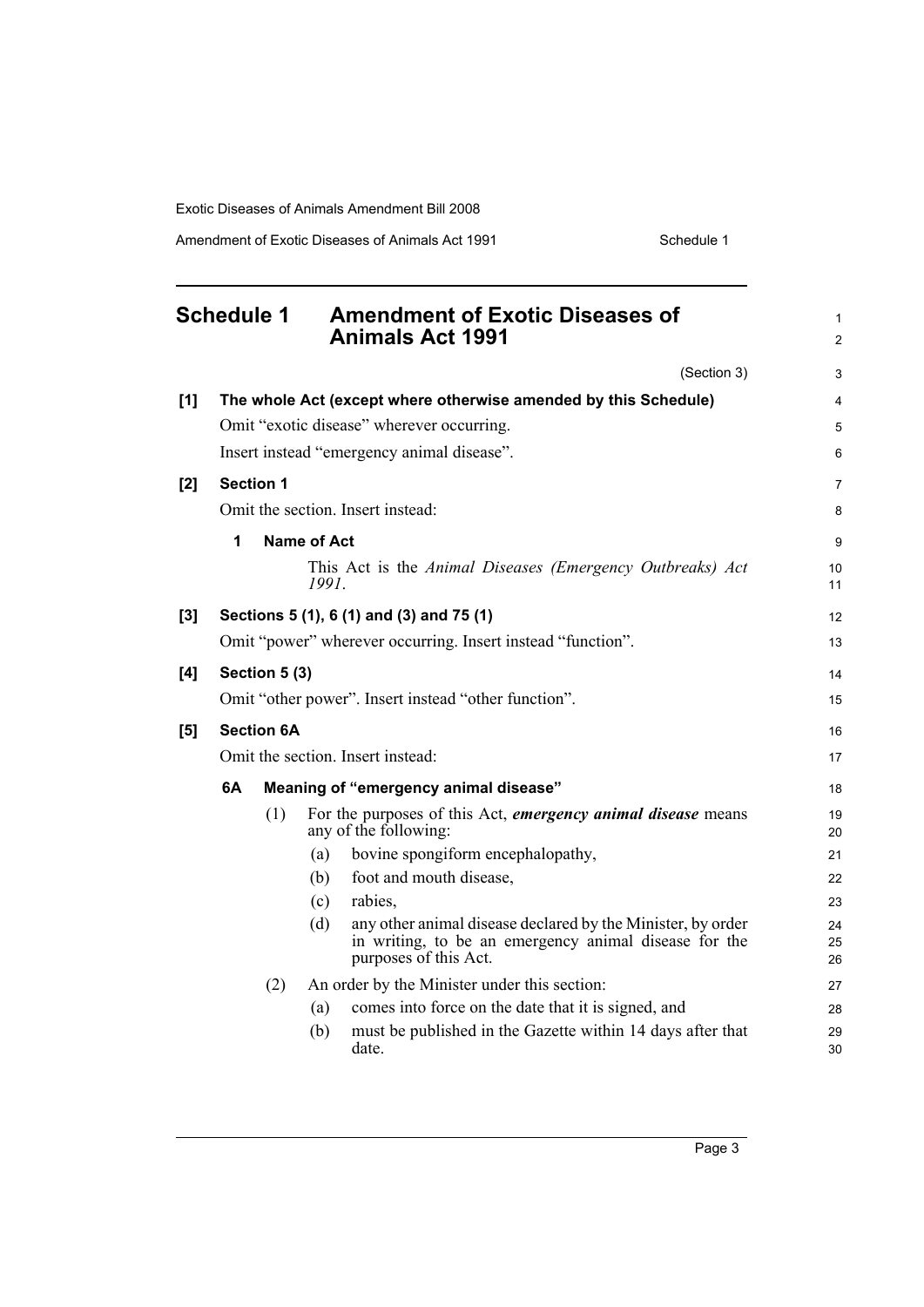Schedule 1 Amendment of Exotic Diseases of Animals Act 1991

|       | (3)                      | An order which has not been so published within 14 days after it<br>was made is taken (unless it has already been revoked) to have<br>been revoked at the end of that 14-day period.                                                                                                                                                                                                            | 1<br>$\overline{\mathbf{c}}$<br>3         |
|-------|--------------------------|-------------------------------------------------------------------------------------------------------------------------------------------------------------------------------------------------------------------------------------------------------------------------------------------------------------------------------------------------------------------------------------------------|-------------------------------------------|
| [6]   |                          | <b>Section 7 Duty to notify</b>                                                                                                                                                                                                                                                                                                                                                                 | 4                                         |
|       |                          | Insert at the end of the section:                                                                                                                                                                                                                                                                                                                                                               | 5                                         |
|       | (2)                      | Without limiting any requirement under subsection (1), a<br>veterinary practitioner must, as soon as possible after becoming<br>aware of or suspecting that an animal or animal product the<br>practitioner is examining (or in respect of which the practitioner<br>has been consulted) is infected with a disease (other than an<br>emergency animal disease) that the practitioner suspects: | 6<br>$\overline{7}$<br>8<br>9<br>10<br>11 |
|       |                          | (a)<br>is a new or emerging disease, or                                                                                                                                                                                                                                                                                                                                                         | 12                                        |
|       |                          | is not endemic to this State, or<br>(b)                                                                                                                                                                                                                                                                                                                                                         | 13                                        |
|       |                          | does not usually occur in the species of animal (or in the<br>(c)<br>kind of animal product) that the practitioner is examining<br>or in respect of which the practitioner has been consulted,                                                                                                                                                                                                  | 14<br>15<br>16                            |
|       |                          | report the fact to an inspector by the quickest means of<br>communication available to the veterinary practitioner.<br>Maximum penalty: 200 penalty units.                                                                                                                                                                                                                                      | 17<br>18<br>19                            |
| $[7]$ |                          | Section 9 Possession or administration of animal disease agents                                                                                                                                                                                                                                                                                                                                 | 20                                        |
|       |                          | Omit "exotic" wherever occurring. Insert instead "animal".                                                                                                                                                                                                                                                                                                                                      | 21                                        |
| [8]   | <b>Section 11A</b>       |                                                                                                                                                                                                                                                                                                                                                                                                 | 22                                        |
|       | Insert after section 11: |                                                                                                                                                                                                                                                                                                                                                                                                 | 23                                        |
|       | 11A                      | <b>Extent of declaration</b>                                                                                                                                                                                                                                                                                                                                                                    | 24                                        |
|       |                          | A declaration under section 10 or 11 must identify the classes or                                                                                                                                                                                                                                                                                                                               | 25                                        |
|       |                          | descriptions of animals, animal products, fodder, fittings, soil or<br>vehicles that are affected by the declaration.                                                                                                                                                                                                                                                                           | 26<br>27                                  |
| [9]   |                          | Section 12 Permit for entry or exit                                                                                                                                                                                                                                                                                                                                                             | 28                                        |
|       |                          | Omit section 12 (1) (c). Insert instead:                                                                                                                                                                                                                                                                                                                                                        | 29                                        |
|       |                          | brings, moves or takes, or allows any person to bring,<br>(c)<br>move or take, any animal, animal product, fodder, fitting<br>or soil to which the relevant declaration applies into,<br>within or out of any such premises, place, area or vehicle,<br>or                                                                                                                                      | 30<br>31<br>32<br>33<br>34                |
|       |                          |                                                                                                                                                                                                                                                                                                                                                                                                 |                                           |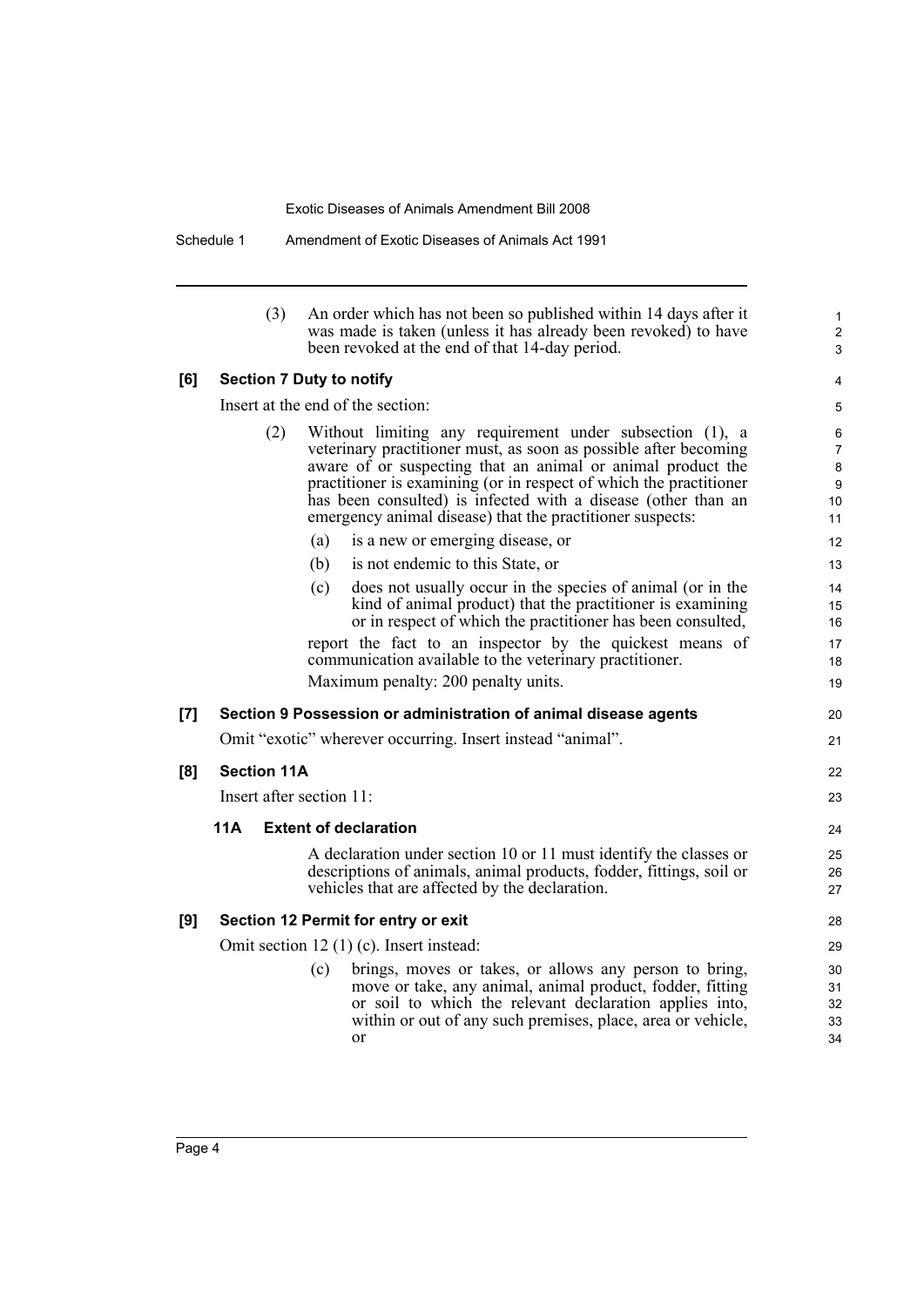| $[10]$ |                                                            |                   | Sections 12 (2), 16 (2), 31 and 45 (1) (g) and (h)                                                                                                                                         | 1              |  |  |  |  |
|--------|------------------------------------------------------------|-------------------|--------------------------------------------------------------------------------------------------------------------------------------------------------------------------------------------|----------------|--|--|--|--|
|        |                                                            |                   | Insert ", soil" after "fitting" wherever occurring.                                                                                                                                        | 2              |  |  |  |  |
| $[11]$ | Sections 12 (2) (b) and 28 (1)                             |                   |                                                                                                                                                                                            |                |  |  |  |  |
|        |                                                            |                   | Omit "or fittings" wherever occurring. Insert instead ", fittings or soil".                                                                                                                | 4              |  |  |  |  |
| $[12]$ |                                                            | <b>Section 13</b> |                                                                                                                                                                                            | 5              |  |  |  |  |
|        |                                                            |                   | Omit the section. Insert instead:                                                                                                                                                          | 6              |  |  |  |  |
|        | 13                                                         |                   | <b>Entry and exit points</b>                                                                                                                                                               | 7              |  |  |  |  |
|        |                                                            | (1)               | Any movement of:                                                                                                                                                                           | 8              |  |  |  |  |
|        |                                                            |                   | any vehicle affected by the relevant declaration into or out<br>(a)<br>of an infected place, or                                                                                            | 9<br>10        |  |  |  |  |
|        |                                                            |                   | any animal, animal product, fodder, fittings or soil affected<br>(b)<br>by the relevant declaration into or out of an infected place<br>or infected vehicle, or                            | 11<br>12<br>13 |  |  |  |  |
|        |                                                            |                   | (c)<br>any person into or out of any such infected place or<br>infected vehicle,                                                                                                           | 14<br>15       |  |  |  |  |
|        |                                                            |                   | must be made only through a point or points specified in a notice<br>issued by an inspector to the person in charge, or in apparent<br>control, of the infected place or infected vehicle. | 16<br>17<br>18 |  |  |  |  |
|        |                                                            | (2)               | The inspector may cause the notice to be published in a local<br>newspaper or on the Department's internet website, or both.                                                               | 19<br>20       |  |  |  |  |
|        |                                                            | (3)               | A person who knows or has reason to believe any premises, place<br>or area to be an infected place or that a vehicle is an infected<br>vehicle and who, in contravention of this section:  | 21<br>22<br>23 |  |  |  |  |
|        |                                                            |                   | goes into or out of the infected place or infected vehicle, or<br>(a)                                                                                                                      | 24             |  |  |  |  |
|        |                                                            |                   | (b)<br>moves any other person into or out of the infected place or<br>infected vehicle, or                                                                                                 | 25<br>26       |  |  |  |  |
|        |                                                            |                   | moves any animal, animal product, fodder, fitting, soil or<br>(c)<br>vehicle affected by the relevant declaration into or out of<br>the infected place or infected vehicle,                | 27<br>28<br>29 |  |  |  |  |
|        |                                                            |                   | is guilty of an offence.                                                                                                                                                                   | 30             |  |  |  |  |
|        |                                                            |                   | Maximum penalty: 400 penalty units or imprisonment for<br>12 months, or both.                                                                                                              | 31<br>32       |  |  |  |  |
| $[13]$ |                                                            |                   | Sections 15 (2), 16 (1) and 18 (2)                                                                                                                                                         | 33             |  |  |  |  |
|        | Insert ", soil" after "fittings" wherever occurring.<br>34 |                   |                                                                                                                                                                                            |                |  |  |  |  |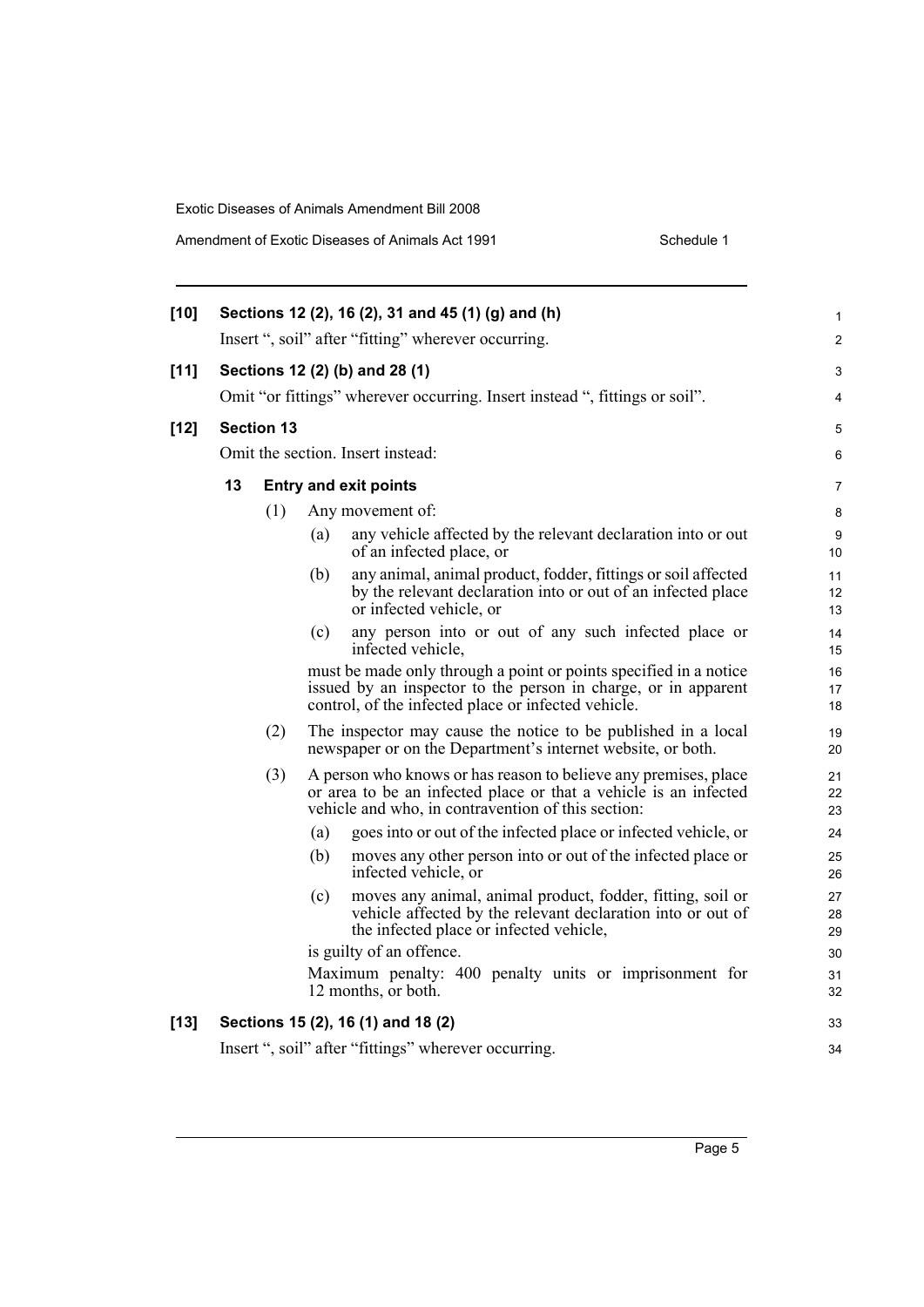| $[14]$ | <b>Section 18 Entry and exit points</b> |                                                                                                                                                                                                                                                                                                                                               |                                                          |  |  |  |
|--------|-----------------------------------------|-----------------------------------------------------------------------------------------------------------------------------------------------------------------------------------------------------------------------------------------------------------------------------------------------------------------------------------------------|----------------------------------------------------------|--|--|--|
|        |                                         | Omit section 18 (1). Insert instead:                                                                                                                                                                                                                                                                                                          | $\mathbf{2}$                                             |  |  |  |
|        | (1)                                     | Any movement of any animal, animal product, fodder, fittings,<br>soil or vehicle affected by the relevant declaration into or out of<br>a restricted area must be made only through a point or points<br>specified in a notice issued by an inspector and published in a<br>local newspaper or on the Department's internet website, or both. | 3<br>$\overline{\mathbf{4}}$<br>5<br>6<br>$\overline{7}$ |  |  |  |
| $[15]$ |                                         | Section 19 Notice of order constituting restricted area                                                                                                                                                                                                                                                                                       | 8                                                        |  |  |  |
|        |                                         | Omit section 19 (1). Insert instead:                                                                                                                                                                                                                                                                                                          | 9                                                        |  |  |  |
|        | (1)                                     | Notice of an order declaring any premises, place or area to be a<br>restricted area must be published:                                                                                                                                                                                                                                        | 10<br>11                                                 |  |  |  |
|        |                                         | in the Gazette, and<br>(a)                                                                                                                                                                                                                                                                                                                    | 12                                                       |  |  |  |
|        |                                         | (b)<br>in a local newspaper or on the Department's internet<br>website, or both.                                                                                                                                                                                                                                                              | 13<br>14                                                 |  |  |  |
| $[16]$ |                                         | <b>Section 20 Area restriction order</b>                                                                                                                                                                                                                                                                                                      | 15                                                       |  |  |  |
|        |                                         | Omit section 20 (1). Insert instead:                                                                                                                                                                                                                                                                                                          | 16                                                       |  |  |  |
|        | (1)                                     | The Minister may, by order published in the Gazette (an <i>area</i><br><i>restriction order</i> ), direct all or any specified persons or class of<br>persons within a restricted area to take measures specified in the<br>order for the purpose of controlling, eradicating or preventing the<br>spread of an emergency animal disease.     | 17<br>18<br>19<br>20<br>21                               |  |  |  |
|        | (1A)                                    | An area restriction order must also be published in a local<br>newspaper or on the Department's internet website, or both.                                                                                                                                                                                                                    | 22<br>23                                                 |  |  |  |
| $[17]$ |                                         | Sections 20 (2) (b) and 45 (1) (f)                                                                                                                                                                                                                                                                                                            | 24                                                       |  |  |  |
|        |                                         | Omit ", vaccination" wherever occurring.                                                                                                                                                                                                                                                                                                      | 25                                                       |  |  |  |
| $[18]$ | Section 20 (2) (c)                      |                                                                                                                                                                                                                                                                                                                                               | 26                                                       |  |  |  |
|        |                                         | Insert "(including soil)" after "things".                                                                                                                                                                                                                                                                                                     | 27                                                       |  |  |  |
| $[19]$ |                                         | <b>Section 21 Declaration of control area</b>                                                                                                                                                                                                                                                                                                 | 28                                                       |  |  |  |
|        |                                         | Omit "and the classes or descriptions of animals or animal products that are<br>affected by it" from section 21 (2).                                                                                                                                                                                                                          | 29<br>30                                                 |  |  |  |
| $[20]$ |                                         | <b>Section 22 Control orders</b>                                                                                                                                                                                                                                                                                                              | 31                                                       |  |  |  |
|        | $22(1)$ .                               | Omit "When directed by the Minister to do so, an inspector" from section                                                                                                                                                                                                                                                                      | 32<br>33                                                 |  |  |  |
|        |                                         | Insert instead "The Minister".                                                                                                                                                                                                                                                                                                                | 34                                                       |  |  |  |
|        |                                         |                                                                                                                                                                                                                                                                                                                                               |                                                          |  |  |  |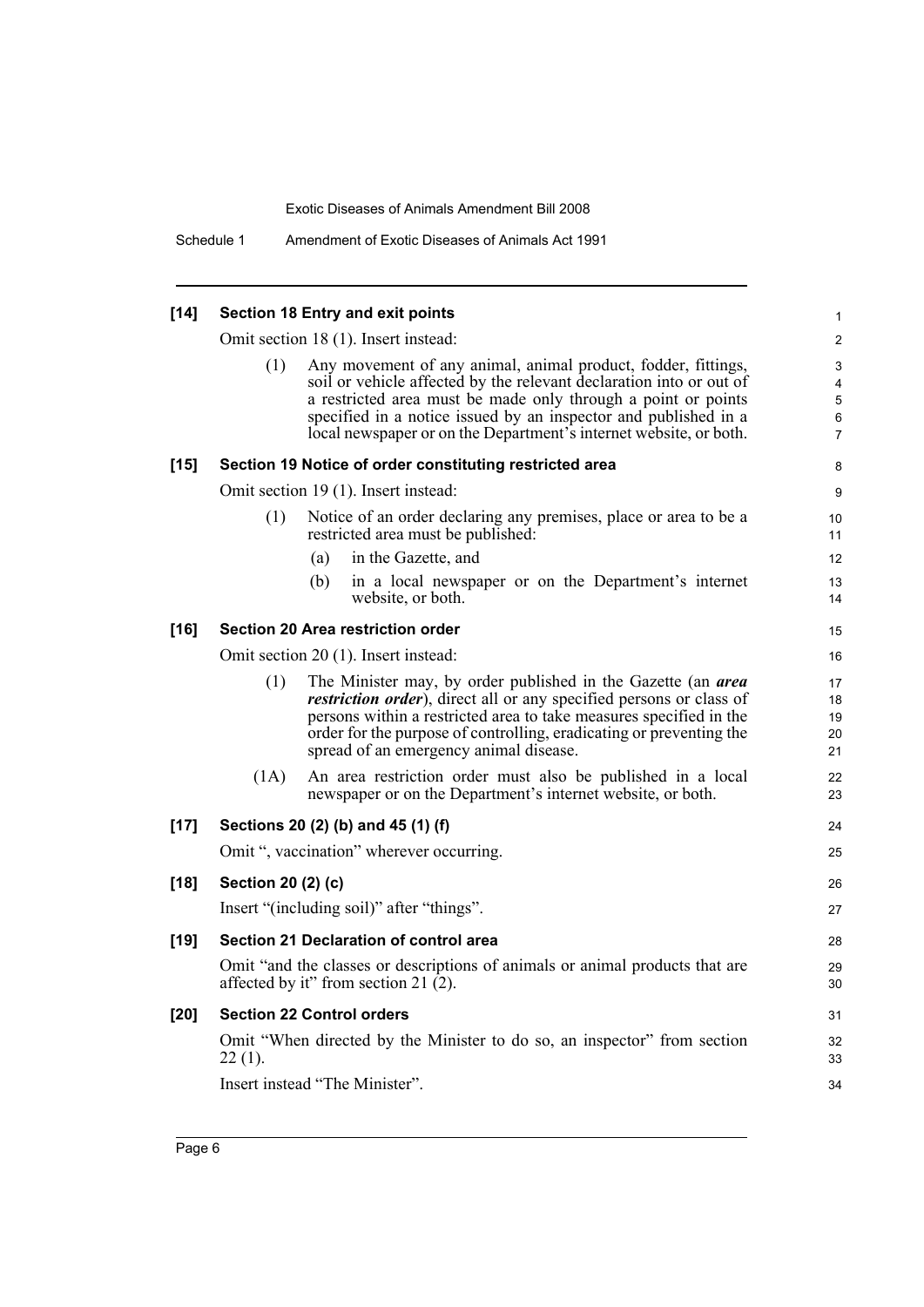## Amendment of Exotic Diseases of Animals Act 1991 Schedule 1

| $[21]$ | Section 22 (1) (a) (ii)-(v)                                                 |     |                                                                                                                                                                                                                                                              | 1                    |  |  |  |
|--------|-----------------------------------------------------------------------------|-----|--------------------------------------------------------------------------------------------------------------------------------------------------------------------------------------------------------------------------------------------------------------|----------------------|--|--|--|
|        | Omit "specified" wherever occurring. Insert instead "all or any specified". |     |                                                                                                                                                                                                                                                              |                      |  |  |  |
| $[22]$ | Section 22 (1) (a) (v)                                                      |     |                                                                                                                                                                                                                                                              |                      |  |  |  |
|        |                                                                             |     | Insert ", or any soil," after "products".                                                                                                                                                                                                                    | 4                    |  |  |  |
| $[23]$ | Section 22 (1) (b)                                                          |     |                                                                                                                                                                                                                                                              | 5                    |  |  |  |
|        | Omit "or inspector".                                                        |     |                                                                                                                                                                                                                                                              | 6                    |  |  |  |
| $[24]$ | Section 22 (2A)                                                             |     |                                                                                                                                                                                                                                                              | $\overline{7}$       |  |  |  |
|        | Insert after section 22 $(2)$ :                                             |     |                                                                                                                                                                                                                                                              | 8                    |  |  |  |
|        | (2A)                                                                        |     | A person does not commit an offence under subsection (2) of<br>contravening a control order if the act constituting the<br>contravention is authorised by a permit granted to the person.                                                                    | 9<br>10<br>11        |  |  |  |
| $[25]$ |                                                                             |     | Section 23 Notice of order constituting control area                                                                                                                                                                                                         | 12                   |  |  |  |
|        |                                                                             |     | Omit section 23 (1). Insert instead:                                                                                                                                                                                                                         | 13                   |  |  |  |
|        | (1)                                                                         |     | Notice of an order declaring any premises, place or area to be a<br>control area must be published:                                                                                                                                                          | 14<br>15             |  |  |  |
|        |                                                                             | (a) | in the Gazette, and                                                                                                                                                                                                                                          | 16                   |  |  |  |
|        |                                                                             | (b) | in a local newspaper or on the Department's internet<br>website, or both.                                                                                                                                                                                    | 17<br>18             |  |  |  |
| $[26]$ | <b>Section 24 Permits</b>                                                   |     |                                                                                                                                                                                                                                                              | 19                   |  |  |  |
|        |                                                                             |     | Omit section 24 (1). Insert instead:                                                                                                                                                                                                                         | 20                   |  |  |  |
|        | (1)                                                                         |     | An inspector may grant a permit authorising:                                                                                                                                                                                                                 | 21                   |  |  |  |
|        |                                                                             | (a) | the entry to or exit from, or movement within, an infected<br>place, infected vehicle or restricted area, or                                                                                                                                                 | 22<br>23             |  |  |  |
|        |                                                                             | (b) | the carrying out of any activity that is the subject of a<br>control order.                                                                                                                                                                                  | 24<br>25             |  |  |  |
| $[27]$ | Section 24 (2A)                                                             |     |                                                                                                                                                                                                                                                              | 26                   |  |  |  |
|        | Insert after section $24(2)$ :                                              |     |                                                                                                                                                                                                                                                              | 27                   |  |  |  |
|        | (2A)                                                                        |     | Without limiting the basis on which permits may be granted, a<br>permit may be granted on a general basis so that it applies to a<br>specified class of persons. Any such general permit may be<br>granted by such means as may be approved by the Minister. | 28<br>29<br>30<br>31 |  |  |  |
|        |                                                                             |     |                                                                                                                                                                                                                                                              |                      |  |  |  |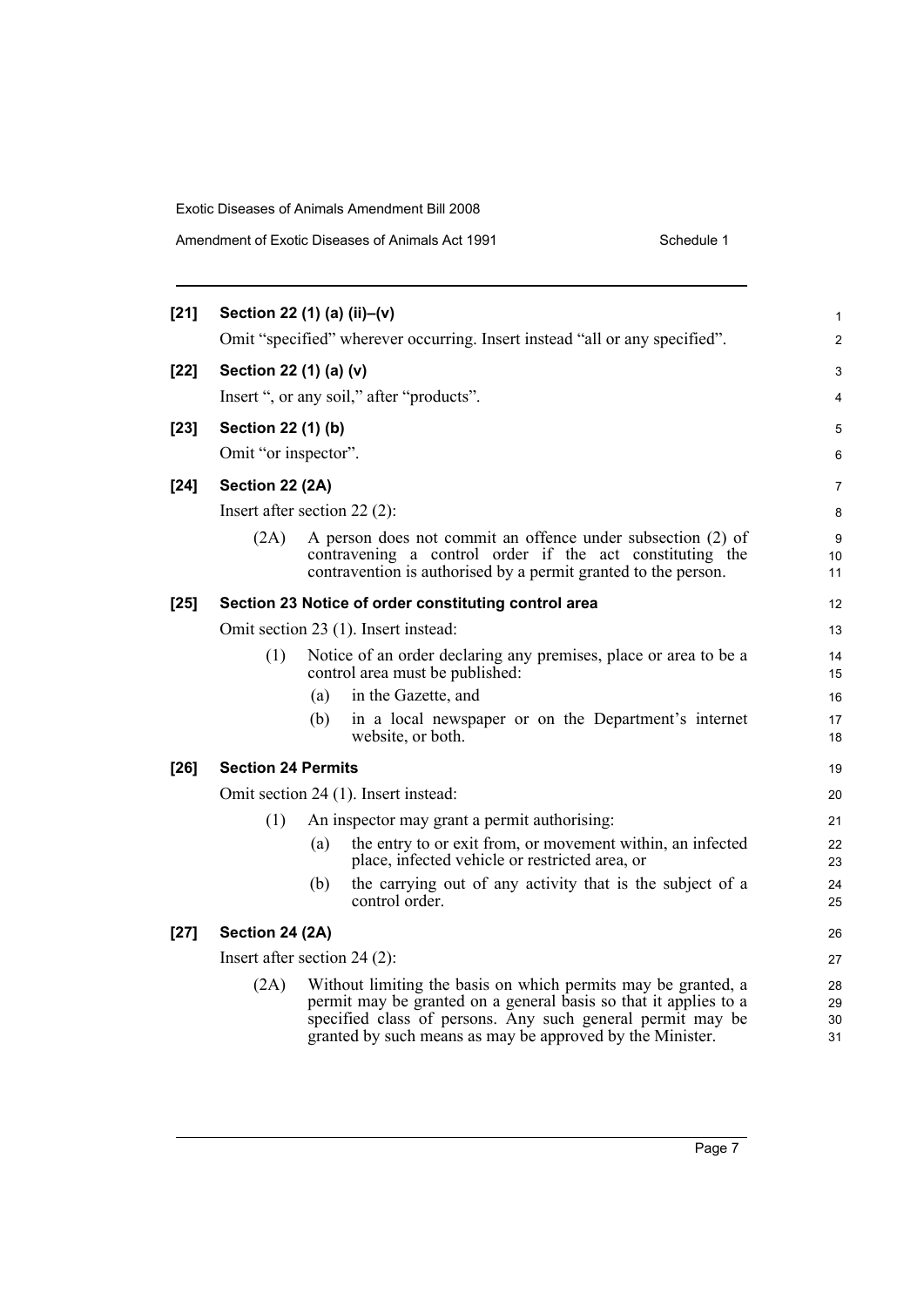Schedule 1 Amendment of Exotic Diseases of Animals Act 1991

| $[28]$ | <b>Section 24 (3)</b>          |                                                                                                                                                                                                                                    | $\mathbf{1}$                                       |
|--------|--------------------------------|------------------------------------------------------------------------------------------------------------------------------------------------------------------------------------------------------------------------------------|----------------------------------------------------|
|        |                                | Insert "In the case of a permit that has been granted on a general basis to a<br>specified class of persons, notice of the revocation or variation may be<br>published on the Department's internet website." after "the permit.". | $\overline{2}$<br>$\mathfrak{S}$<br>$\overline{4}$ |
| $[29]$ |                                | Sections 27 (Other functions and liabilities not affected), 67 and 77 (2)                                                                                                                                                          | 5                                                  |
|        |                                | Omit "powers" wherever occurring. Insert instead "functions".                                                                                                                                                                      | 6                                                  |
| $[30]$ |                                | Section 28 Entry of animals etc from outside State                                                                                                                                                                                 | $\overline{7}$                                     |
|        |                                | Omit "fittings or" from section 28 (2). Insert instead "fittings, soil or".                                                                                                                                                        | 8                                                  |
| $[31]$ | <b>Section 28 (2)</b>          |                                                                                                                                                                                                                                    | 9                                                  |
|        |                                | Insert "or to that soil" after "and vehicles".                                                                                                                                                                                     | 10                                                 |
| $[32]$ |                                | Section 32 Destruction of animals, premises and other property                                                                                                                                                                     | 11                                                 |
|        |                                | Insert at the end of section $32(1)(b)$ :                                                                                                                                                                                          | 12                                                 |
|        |                                | , or                                                                                                                                                                                                                               | 13                                                 |
|        | (c)                            | any domestic animal that is in a declared area, but only if                                                                                                                                                                        | 14                                                 |
|        |                                | the Minister is satisfied that it is reasonably necessary to do<br>so in order to prevent the spread of an emergency animal                                                                                                        | 15<br>16                                           |
|        |                                | disease.                                                                                                                                                                                                                           | 17                                                 |
| $[33]$ | <b>Section 32 (3)</b>          |                                                                                                                                                                                                                                    | 18                                                 |
|        | Insert after section $32(2)$ : |                                                                                                                                                                                                                                    | 19                                                 |
|        | (3)                            | For the purposes of subsection $(1)$ (c), it does not matter whether                                                                                                                                                               | 20                                                 |
|        |                                | the domestic animal is infected with an emergency animal<br>disease or not.                                                                                                                                                        | 21<br>22                                           |
| $[34]$ |                                | Section 33 Notice of destruction order                                                                                                                                                                                             | 23                                                 |
|        | Omit "affected".               |                                                                                                                                                                                                                                    | 24                                                 |
|        |                                |                                                                                                                                                                                                                                    |                                                    |
| $[35]$ |                                | Section 35 Quarantine of places and vehicles                                                                                                                                                                                       | 25                                                 |
|        | vehicle" in section $35(1)$ .  | Insert ", or part of any premises or place," after "any premises, place or                                                                                                                                                         | 26<br>27                                           |
| $[36]$ |                                | Sections 35 (1), 38A (3), 39 (1) (a) (ii), 41 and 45 (1) (e)                                                                                                                                                                       | 28                                                 |
|        |                                | Omit "or fitting" wherever occurring. Insert instead ", fitting or soil".                                                                                                                                                          | 29                                                 |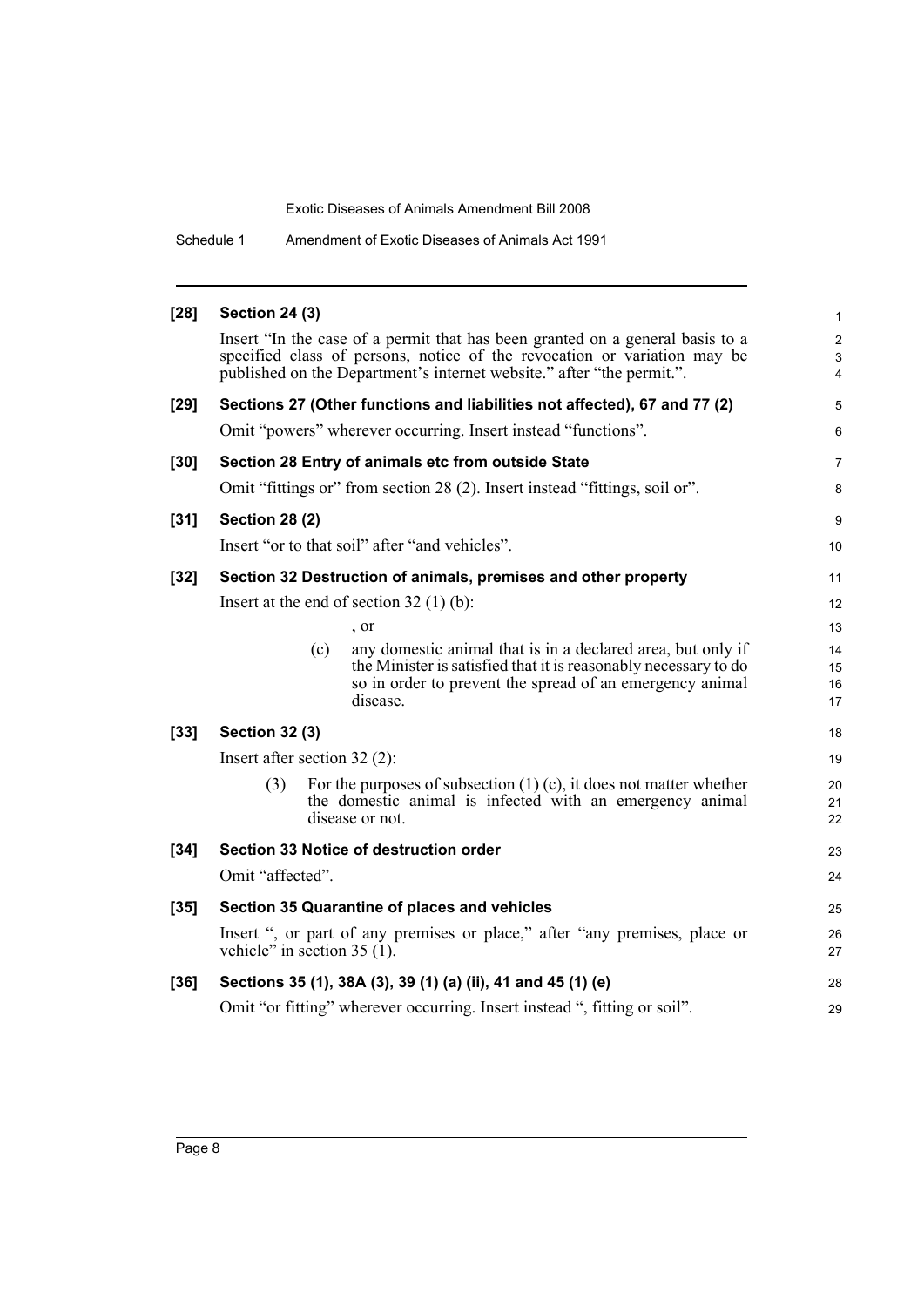| $[37]$ | Section 35 (1A)         |                                                                                                                                                      | 1           |
|--------|-------------------------|------------------------------------------------------------------------------------------------------------------------------------------------------|-------------|
|        |                         | Insert after section $35(1)$ :                                                                                                                       | 2           |
|        | (1A)                    | A quarantine order must identify the classes or descriptions of<br>animals, animal products, fodder, fittings or soil to which the<br>order relates. | 3<br>4<br>5 |
| $[38]$ |                         | Section 39 Disinfection of places and vehicles                                                                                                       | 6           |
|        |                         | Insert "or leaving" after "entering" in section 39 (1) (b).                                                                                          | 7           |
| $[39]$ |                         | Section 43 Verbal and documentary information                                                                                                        | 8           |
|        |                         | Omit "preventing, controlling or eradicating" from section 43 (1).                                                                                   | 9           |
|        |                         | Insert instead "controlling, eradicating or preventing the spread of".                                                                               | 10          |
| [40]   | Section 43 (1) (a)      |                                                                                                                                                      | 11          |
|        |                         | Omit "prevention, control or eradication of the disease".                                                                                            | 12          |
|        | spread of the disease". | Insert instead "control or eradication of the disease or the prevention of the                                                                       | 13<br>14    |
| $[41]$ |                         | Section 45 Search and entry and other powers                                                                                                         | 15          |
|        |                         | Omit "power or" from section 45 (1).                                                                                                                 | 16          |
| [42]   |                         | Sections 45 (1) (e) and (i) and 46 (2) (e)                                                                                                           | 17          |
|        |                         | Omit ", vaccinate" wherever occurring.                                                                                                               | 18          |
| $[43]$ | <b>Section 45 (2)</b>   |                                                                                                                                                      | 19          |
|        |                         | Omit "or a declaration of an infected place".                                                                                                        | 20          |
|        | restricted area".       | Insert instead ", a declaration of an infected place or a declaration of a                                                                           | 21<br>22    |
| $[44]$ |                         | <b>Section 46 Requiring assistance</b>                                                                                                               | 23          |
|        |                         | Omit "powers or performing the inspector's" from section 46 (1).                                                                                     | 24          |
| $[45]$ | Section 46 (2) (a)      |                                                                                                                                                      | 25          |
|        |                         | Omit "vaccinate". Insert instead "treat".                                                                                                            | 26          |
| $[46]$ |                         | <b>Section 47 Request for assistance</b>                                                                                                             | 27          |
|        |                         | Omit "powers or the performance of the inspector's".                                                                                                 | 28          |
| $[47]$ |                         | Sections 47 and 50 (a)                                                                                                                               | 29          |
|        |                         | Omit "powers or in the performance of the inspector's" wherever occurring.                                                                           | 30          |

Page 9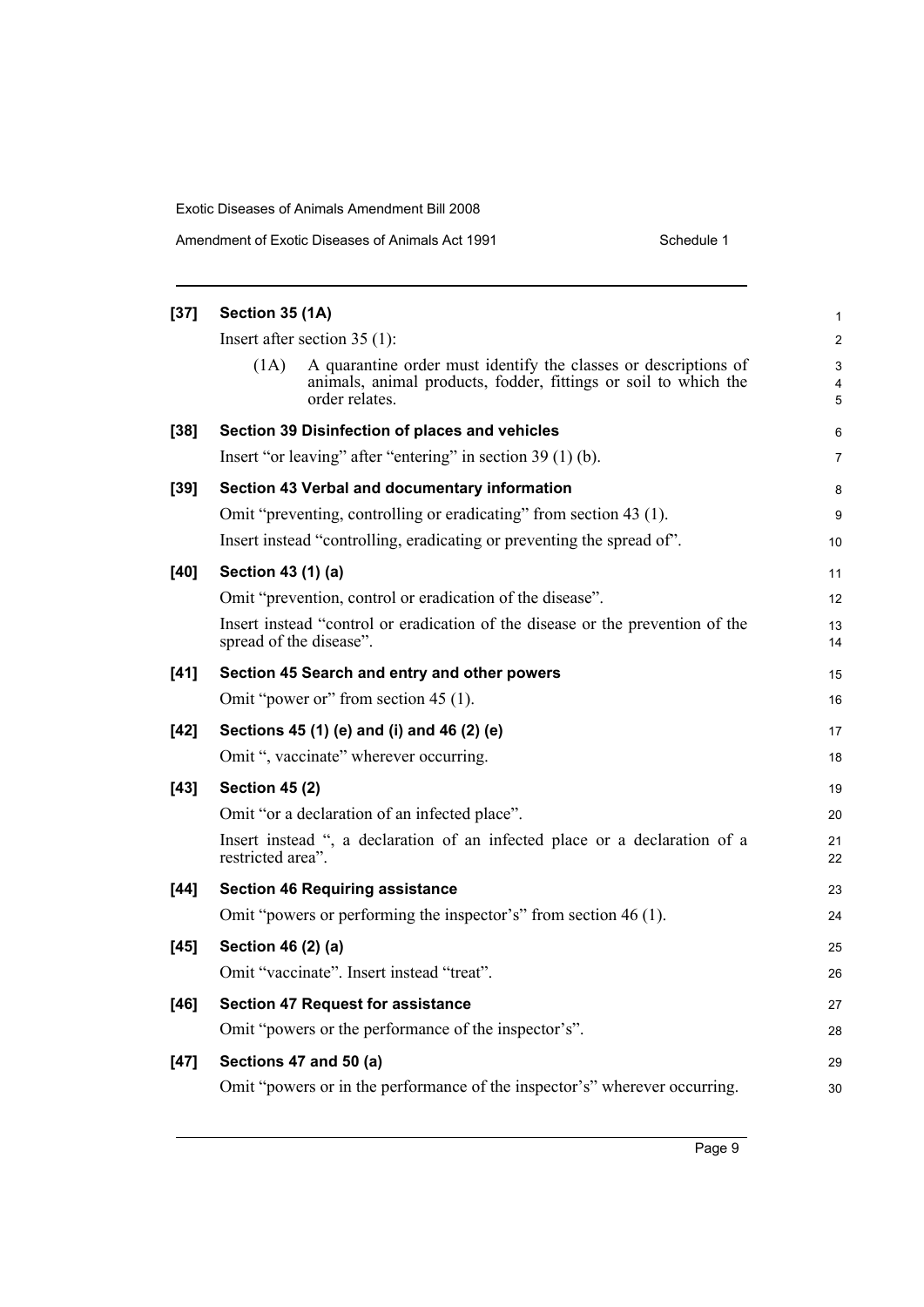Schedule 1 Amendment of Exotic Diseases of Animals Act 1991

| [48]   | <b>Section 48 Search warrant</b> |     |                                                                                                                                                         | $\mathbf{1}$   |
|--------|----------------------------------|-----|---------------------------------------------------------------------------------------------------------------------------------------------------------|----------------|
|        |                                  |     | Omit "powers or performing the inspector's" from section 48 (2).                                                                                        | $\overline{2}$ |
| $[49]$ | Part 6, heading                  |     |                                                                                                                                                         | 3              |
|        |                                  |     | Omit "The Exotic". Insert instead "Emergency Animal".                                                                                                   | 4              |
| [50]   |                                  |     | Section 51 Establishment of the Fund                                                                                                                    | 5              |
|        |                                  |     | Omit "Exotic Diseases". Insert instead "Emergency Animal Diseases".                                                                                     | 6              |
| $[51]$ | <b>Section 51</b>                |     |                                                                                                                                                         | $\overline{7}$ |
|        |                                  |     | Omit "specific exotic diseases".                                                                                                                        | 8              |
|        |                                  |     | Insert instead "specific emergency animal diseases".                                                                                                    | 9              |
| $[52]$ |                                  |     | Section 52 Payments to the Fund                                                                                                                         | 10             |
|        | section 52 (a).                  |     | Omit "the prevention, control and eradication of any exotic diseases" from                                                                              | 11<br>12       |
|        |                                  |     | Insert instead "controlling, eradicating and preventing the spread of<br>emergency animal diseases".                                                    | 13<br>14       |
| $[53]$ |                                  |     | Section 54 Declaration of compensable diseases                                                                                                          | 15             |
|        |                                  |     | Omit section 54 (1). Insert instead:                                                                                                                    | 16             |
|        | (1)                              |     | The Minister may, by order published in the Gazette:                                                                                                    | 17             |
|        |                                  | (a) | declare an emergency animal disease to be a disease to<br>which this Part applies, and                                                                  | 18<br>19       |
|        |                                  | (b) | declare any such disease to be a <i>class A compensable</i><br><i>disease</i> or a <i>class B compensable disease</i> for the purposes<br>of this Part. | 20<br>21<br>22 |
| $[54]$ | <b>Section 54 (3)</b>            |     |                                                                                                                                                         | 23             |
|        | Insert after section $54(2)$ :   |     |                                                                                                                                                         | 24             |
|        | (3)                              |     | In this Part:                                                                                                                                           | 25             |
|        |                                  |     | <i>authorised inspector</i> means an inspector who is authorised by the<br>Chief Veterinary Officer for the purposes of this Part.                      | 26<br>27       |
|        |                                  |     | <i>property</i> means any premises, animal products, fodder, fittings<br>and vehicles.                                                                  | 28<br>29       |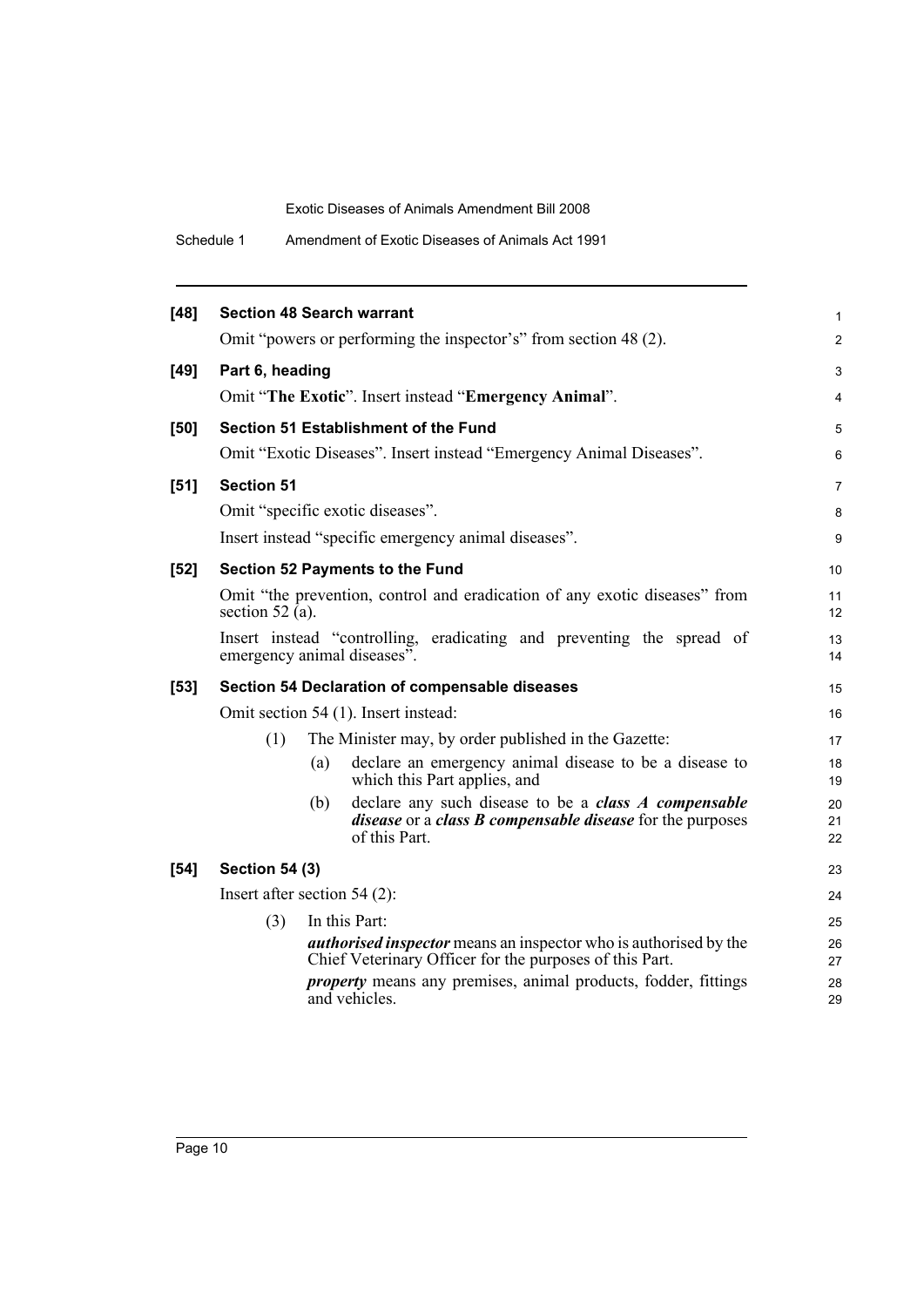Amendment of Exotic Diseases of Animals Act 1991 Schedule 1

| $[55]$ | <b>Section 55</b>                                                                   |                                                        |                              |      |                                                                                                                                                                                                                                                  | 1                             |  |                                                                                                                                                  |
|--------|-------------------------------------------------------------------------------------|--------------------------------------------------------|------------------------------|------|--------------------------------------------------------------------------------------------------------------------------------------------------------------------------------------------------------------------------------------------------|-------------------------------|--|--------------------------------------------------------------------------------------------------------------------------------------------------|
|        |                                                                                     |                                                        |                              |      | Omit the section. Insert instead:                                                                                                                                                                                                                | $\overline{c}$                |  |                                                                                                                                                  |
|        | 55                                                                                  | Compensation payable to owners of animals and property |                              |      |                                                                                                                                                                                                                                                  |                               |  |                                                                                                                                                  |
|        |                                                                                     | (1)                                                    |                              |      | Compensation is payable under this Part:                                                                                                                                                                                                         | 4                             |  |                                                                                                                                                  |
|        |                                                                                     |                                                        | (a)                          |      | to the owner of any domestic animal or property that has<br>been destroyed in accordance with this Act for the purpose<br>of controlling, eradicating or preventing the spread of an<br>emergency animal disease to which this Part applies, and | 5<br>6<br>$\overline{7}$<br>8 |  |                                                                                                                                                  |
|        |                                                                                     |                                                        | (b)                          |      | to the owner of any domestic animal that:                                                                                                                                                                                                        | 9                             |  |                                                                                                                                                  |
|        |                                                                                     |                                                        |                              | (i)  | has been reported to the Director-General or an<br>inspector as being affected by, or as having died of,<br>an emergency animal disease to which this Part<br>applies, and                                                                       | 10<br>11<br>12<br>13          |  |                                                                                                                                                  |
|        |                                                                                     |                                                        |                              | (ii) | is certified by an authorised inspector as having died<br>of a class A compensable disease, and                                                                                                                                                  | 14<br>15                      |  |                                                                                                                                                  |
|        |                                                                                     |                                                        | (c)                          |      | to the owner of any domestic animal that:                                                                                                                                                                                                        | 16                            |  |                                                                                                                                                  |
|        |                                                                                     |                                                        |                              | (i)  | has been reported to the Director-General or an<br>inspector as having died of an emergency animal<br>disease to which this Part applies, and                                                                                                    | 17<br>18<br>19                |  |                                                                                                                                                  |
|        |                                                                                     |                                                        |                              | (ii) | is certified by an authorised inspector as having died<br>of a class B compensable disease.                                                                                                                                                      | 20<br>21                      |  |                                                                                                                                                  |
|        |                                                                                     | (2)                                                    |                              |      | However, compensation is payable to the owner of a domestic<br>animal under subsection $(1)$ (c) only if:                                                                                                                                        | 22<br>23                      |  |                                                                                                                                                  |
|        |                                                                                     |                                                        | (a)                          | and  | the Director-General is satisfied there has been no<br>unreasonable delay in reporting the death of the animal,                                                                                                                                  | 24<br>25<br>26                |  |                                                                                                                                                  |
|        |                                                                                     |                                                        |                              |      |                                                                                                                                                                                                                                                  | (b)                           |  | the Chief Veterinary Officer certifies that the destruction<br>of the animal would have been required under this Act had<br>the animal not died. |
| [56]   |                                                                                     |                                                        | <b>Section 59 Settlement</b> |      |                                                                                                                                                                                                                                                  | 30                            |  |                                                                                                                                                  |
|        | Omit "inspector approved by the Chief Veterinary Officer" from section<br>$59(1)$ . |                                                        |                              |      |                                                                                                                                                                                                                                                  | 31<br>32                      |  |                                                                                                                                                  |
|        |                                                                                     |                                                        |                              |      | Insert instead "authorised inspector".                                                                                                                                                                                                           | 33                            |  |                                                                                                                                                  |
| $[57]$ |                                                                                     |                                                        |                              |      | <b>Section 66 Appointment of Chief Veterinary Officer</b>                                                                                                                                                                                        | 34                            |  |                                                                                                                                                  |
|        |                                                                                     |                                                        |                              |      | Omit "powers and perform the" from section 66 (2).                                                                                                                                                                                               | 35                            |  |                                                                                                                                                  |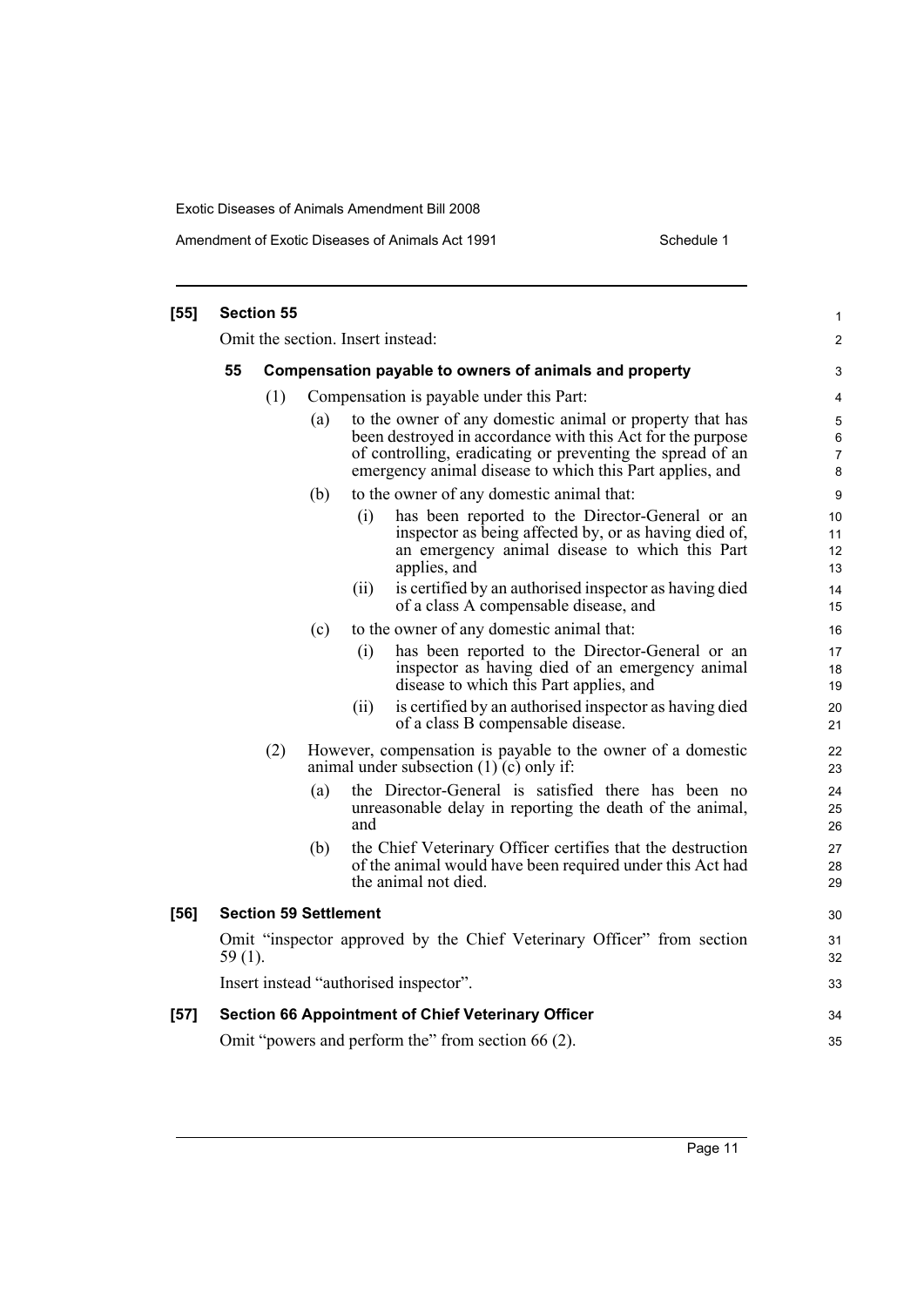Schedule 1 Amendment of Exotic Diseases of Animals Act 1991

| $[58]$ | <b>Section 68 Appointment of inspectors</b>                                                                                                          |                    |     |                                                                                                                                                                                                                                                          |                      |
|--------|------------------------------------------------------------------------------------------------------------------------------------------------------|--------------------|-----|----------------------------------------------------------------------------------------------------------------------------------------------------------------------------------------------------------------------------------------------------------|----------------------|
|        | Omit "and performance by that person or those persons of the powers and<br>functions of an inspector under this Act or of such of those powers and". |                    |     |                                                                                                                                                                                                                                                          |                      |
|        | Insert instead "by that person or those persons of the functions of an inspector<br>under this Act or of such of those".                             |                    |     |                                                                                                                                                                                                                                                          |                      |
| $[59]$ |                                                                                                                                                      | <b>Section 69A</b> |     |                                                                                                                                                                                                                                                          | 6                    |
|        | Insert after section 69:                                                                                                                             |                    |     |                                                                                                                                                                                                                                                          |                      |
|        | 69A<br><b>Fees for services</b>                                                                                                                      |                    |     |                                                                                                                                                                                                                                                          | 8                    |
|        |                                                                                                                                                      | (1)                |     | A fee of such amount as may be prescribed by the regulations<br>may be charged for any service provided under this Act or the<br>regulations, including for the following:                                                                               | 9<br>10<br>11        |
|        |                                                                                                                                                      |                    | (a) | the granting of permits (other than a permit authorising the<br>movement of any person, animal or other thing from one<br>part of a property to another part of the same property),                                                                      | 12<br>13<br>14       |
|        |                                                                                                                                                      |                    | (b) | the granting of authorities by the Chief Veterinary Officer<br>under section $9(2)$ ,                                                                                                                                                                    | 15<br>16             |
|        |                                                                                                                                                      |                    | (c) | the issuing of certificates by the Chief Veterinary Officer<br>or an inspector for the purposes of Part 7.                                                                                                                                               | 17<br>18             |
|        |                                                                                                                                                      | (2)                |     | Any such fee payable under this section may be recovered by the<br>Crown as a debt in a court of competent jurisdiction.                                                                                                                                 | 19<br>20             |
|        |                                                                                                                                                      | (3)                |     | The regulations may make provision for or with respect to the<br>payment of fees under this section, including the waiver or refund<br>of any such fee or the payment of a fee by instalments.                                                           | 21<br>22<br>23       |
| [60]   |                                                                                                                                                      |                    |     | Section 70 Reasonable suspicion of infection                                                                                                                                                                                                             | 24                   |
|        | Omit section 70 (1). Insert instead:                                                                                                                 |                    |     |                                                                                                                                                                                                                                                          |                      |
|        |                                                                                                                                                      | (1)                |     | For the purposes of this Act, an animal, place or thing may<br>reasonably be suspected of being infected with an emergency<br>animal disease if there is reason to think that an animal disease<br>agent is present in or on the animal, place or thing. | 26<br>27<br>28<br>29 |
| [61]   |                                                                                                                                                      | <b>Section 70A</b> |     |                                                                                                                                                                                                                                                          | 30                   |
|        | Insert after section 70:                                                                                                                             |                    |     |                                                                                                                                                                                                                                                          |                      |
|        | 70A                                                                                                                                                  |                    |     | <b>False or misleading statements</b>                                                                                                                                                                                                                    | 32                   |
|        |                                                                                                                                                      |                    |     | A person must not:                                                                                                                                                                                                                                       | 33                   |
|        |                                                                                                                                                      |                    | (a) | in any application for a permit or other authorisation under<br>this Act or the regulations, or                                                                                                                                                          | 34<br>35             |
|        |                                                                                                                                                      |                    |     |                                                                                                                                                                                                                                                          |                      |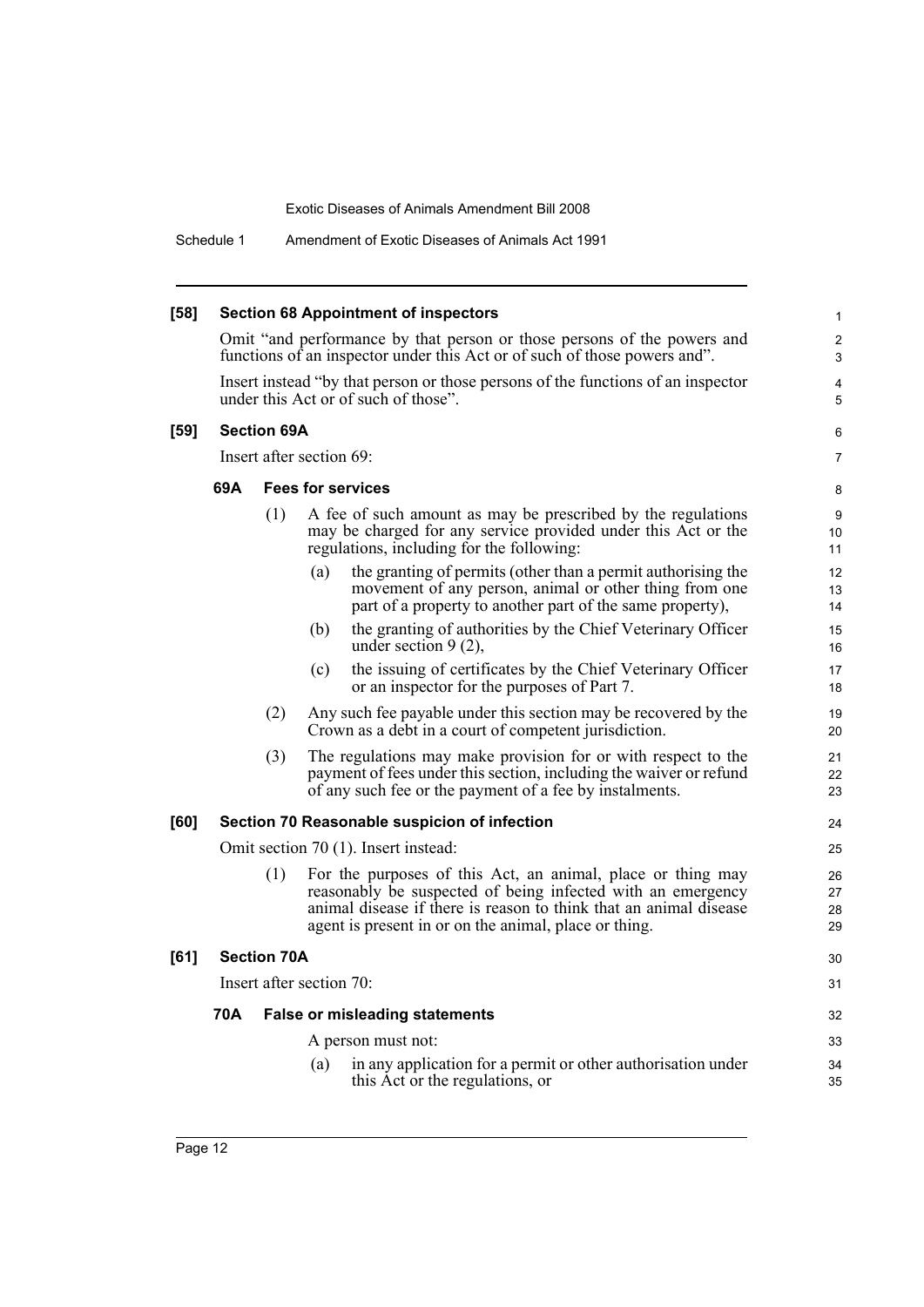|      |            |                                  | in complying with any requirement to provide information<br>(b)<br>to a person engaged in the administration of this Act,<br>make any statement that the person knows, or could reasonably<br>be expected to know, is false or misleading in a material respect.                                                                   | 1<br>$\overline{c}$<br>3<br>4 |  |  |
|------|------------|----------------------------------|------------------------------------------------------------------------------------------------------------------------------------------------------------------------------------------------------------------------------------------------------------------------------------------------------------------------------------|-------------------------------|--|--|
|      |            |                                  | Maximum penalty: 200 penalty units or imprisonment for<br>6 months, or both.                                                                                                                                                                                                                                                       | 5<br>6                        |  |  |
|      |            |                                  | Note. Making a false claim for compensation under Part 7 of this Act is<br>also an offence—see section 65.                                                                                                                                                                                                                         | 7<br>8                        |  |  |
| [62] |            |                                  | Sections 71 and 71A                                                                                                                                                                                                                                                                                                                | 9                             |  |  |
|      |            | Omit section 71. Insert instead: |                                                                                                                                                                                                                                                                                                                                    |                               |  |  |
|      | 71         |                                  | <b>Proceedings for offences</b>                                                                                                                                                                                                                                                                                                    | 11                            |  |  |
|      |            | (1)                              | Proceedings for an offence under this Act or the regulations are<br>to be dealt with summarily:                                                                                                                                                                                                                                    | 12<br>13                      |  |  |
|      |            |                                  | before the Local Court, or<br>(a)                                                                                                                                                                                                                                                                                                  | 14                            |  |  |
|      |            |                                  | before the Supreme Court in its summary jurisdiction.<br>(b)                                                                                                                                                                                                                                                                       | 15                            |  |  |
|      |            | (2)                              | Any such proceedings must be commenced not later than 2 years<br>from when the offence was alleged to have been committed.                                                                                                                                                                                                         | 16<br>17                      |  |  |
|      |            | (3)                              | If proceedings are brought in the Local Court, the maximum<br>monetary penalty that the Court may impose for the offence is<br>100 penalty units or the maximum monetary penalty provided for<br>the offence by this Act or the regulations, whichever is the lesser.                                                              | 18<br>19<br>20<br>21          |  |  |
|      | <b>71A</b> |                                  | <b>Penalty notices</b>                                                                                                                                                                                                                                                                                                             | 22                            |  |  |
|      |            | (1)                              | An authorised officer may serve a penalty notice on a person if it<br>appears to the officer that the person has committed an offence<br>under this Act or the regulations, being an offence prescribed by<br>the regulations as a penalty notice offence.                                                                         | 23<br>24<br>25<br>26          |  |  |
|      |            | (2)                              | A penalty notice is a notice to the effect that, if the person served<br>does not wish to have the matter determined by a court, the<br>person can pay, within the time and to the person specified in the<br>notice, the amount of the penalty prescribed by the regulations for<br>the offence if dealt with under this section. | 27<br>28<br>29<br>30<br>31    |  |  |
|      |            | (3)                              | A penalty notice may be served personally or by post.                                                                                                                                                                                                                                                                              | 32                            |  |  |
|      |            | (4)                              | If the amount of penalty prescribed for an alleged offence is paid<br>under this section, no person is liable to any further proceedings<br>for the alleged offence.                                                                                                                                                               | 33<br>34<br>35                |  |  |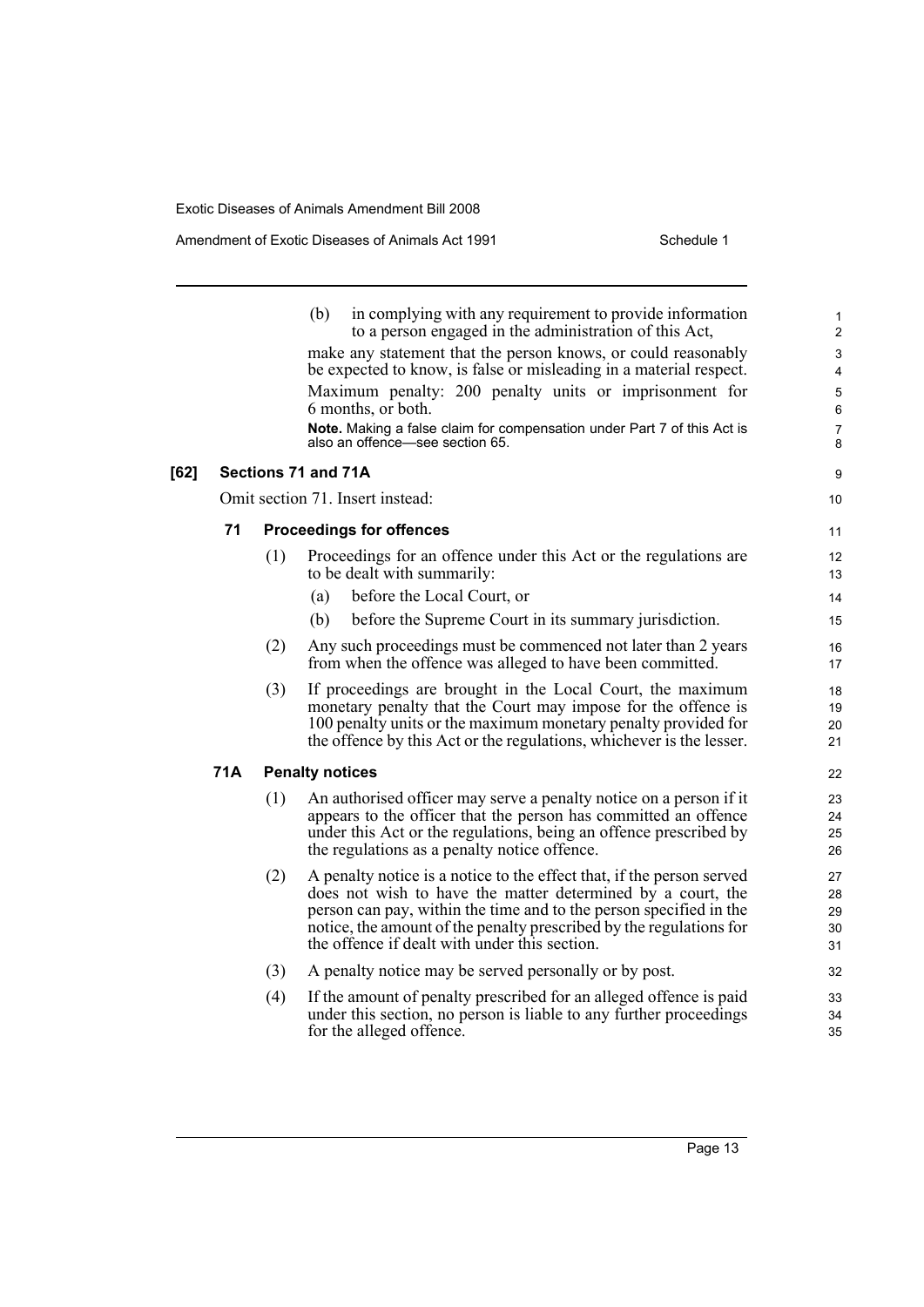Schedule 1 Amendment of Exotic Diseases of Animals Act 1991

|      | (5)                                  |     | Payment under this section is not to be regarded as an admission<br>of liability for the purpose of, and does not in any way affect or<br>prejudice, any civil claim, action or proceeding arising out of the<br>same occurrence.                                                        | $\mathbf{1}$<br>$\overline{c}$<br>3<br>4 |  |
|------|--------------------------------------|-----|------------------------------------------------------------------------------------------------------------------------------------------------------------------------------------------------------------------------------------------------------------------------------------------|------------------------------------------|--|
|      | (6)                                  |     | The regulations may:                                                                                                                                                                                                                                                                     | 5                                        |  |
|      |                                      | (a) | prescribe an offence for the purposes of this section by<br>specifying the offence or by referring to the provision<br>creating the offence, and                                                                                                                                         | 6<br>7<br>8                              |  |
|      |                                      | (b) | prescribe the amount of penalty payable for the offence if<br>dealt with under this section, and                                                                                                                                                                                         | $\boldsymbol{9}$<br>10                   |  |
|      |                                      | (c) | prescribe different amounts of penalties for different<br>offences or classes of offences.                                                                                                                                                                                               | 11<br>12                                 |  |
|      | (7)                                  |     | The amount of a penalty prescribed under this section for an<br>offence is not to exceed the maximum amount of penalty that<br>could be imposed for the offence by a court.                                                                                                              | 13<br>14<br>15                           |  |
|      | (8)                                  |     | However, subsection (7) does not authorise the amount of a<br>penalty prescribed under this section for any offence to exceed<br>10 penalty units.                                                                                                                                       | 16<br>17<br>18                           |  |
|      | (9)                                  |     | This section does not limit the operation of any other provision<br>of, or made under, this or any other Act relating to proceedings<br>that may be taken in respect of offences.                                                                                                        | 19<br>20<br>21                           |  |
|      | (10)                                 |     | In this section, <i>authorised officer</i> means:                                                                                                                                                                                                                                        | 22                                       |  |
|      |                                      | (a) | a police officer, or                                                                                                                                                                                                                                                                     | 23                                       |  |
|      |                                      | (b) | a person of a class prescribed by the regulations as a class<br>of person who may issue penalty notices under this section.                                                                                                                                                              | 24<br>25                                 |  |
| [63] | Sections 75 (2) and 76 (4)           |     |                                                                                                                                                                                                                                                                                          | 26                                       |  |
|      |                                      |     | Omit "power or authority" wherever occurring. Insert instead "function".                                                                                                                                                                                                                 | 27                                       |  |
| [64] |                                      |     | <b>Section 76 Protection of control programs</b>                                                                                                                                                                                                                                         | 28                                       |  |
|      | Omit section 76 (1). Insert instead: |     |                                                                                                                                                                                                                                                                                          |                                          |  |
|      | (1)                                  |     | The Minister may by order in writing certify that:                                                                                                                                                                                                                                       | 30                                       |  |
|      |                                      | (a) | an outbreak of an emergency animal disease exists in any<br>part of New South Wales, or                                                                                                                                                                                                  | 31<br>32                                 |  |
|      |                                      | (b) | an outbreak of an emergency animal disease exists in any<br>other part of Australia and it is necessary or expedient to<br>take action or to make any declaration or authorisation<br>under this Act to prevent, or reduce the risk of, the spread<br>of the disease to New South Wales. | 33<br>34<br>35<br>36<br>37               |  |

 $[63]$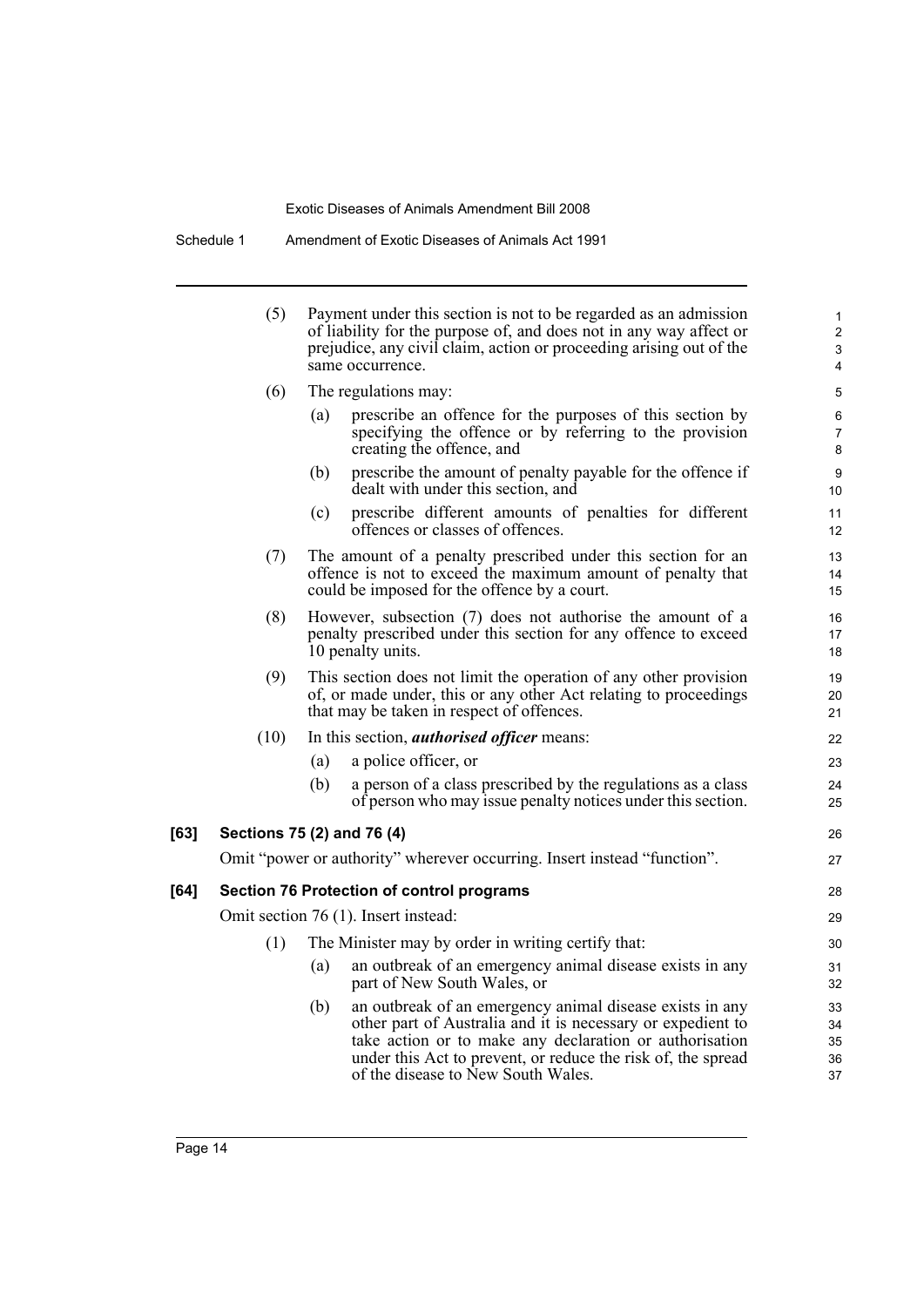| Amendment of Exotic Diseases of Animals Act 1991 | Schedule 1 |
|--------------------------------------------------|------------|
|--------------------------------------------------|------------|

| [65] | <b>Section 76 (2)</b>             |                                                                                                                                                                                              | 1              |  |  |  |  |
|------|-----------------------------------|----------------------------------------------------------------------------------------------------------------------------------------------------------------------------------------------|----------------|--|--|--|--|
|      | Omit "an exotic disease".         |                                                                                                                                                                                              |                |  |  |  |  |
|      | $(1)$ (b))".                      | Insert instead "an emergency animal disease whether in New South Wales or<br>any other part of Australia (as referred to in an order under subsection                                        | 3<br>4<br>5    |  |  |  |  |
| [66] |                                   | <b>Section 78 Regulations</b>                                                                                                                                                                | 6              |  |  |  |  |
|      |                                   | Omit "powers and" from section 78 (2) (b).                                                                                                                                                   | $\overline{7}$ |  |  |  |  |
| [67] |                                   | Section 79 Amendment of Stock Diseases Act 1923 No 34                                                                                                                                        | 8              |  |  |  |  |
|      | Omit the section.                 |                                                                                                                                                                                              | 9              |  |  |  |  |
| [68] | <b>Section 81</b>                 |                                                                                                                                                                                              | 10             |  |  |  |  |
|      | Omit the section. Insert instead: |                                                                                                                                                                                              |                |  |  |  |  |
|      | 81                                | <b>Savings and transitional provisions</b>                                                                                                                                                   | 12             |  |  |  |  |
|      |                                   | Schedule 1 has effect.                                                                                                                                                                       | 13             |  |  |  |  |
| [69] | <b>Schedule 1</b>                 |                                                                                                                                                                                              | 14             |  |  |  |  |
|      | Insert after section 82:          |                                                                                                                                                                                              |                |  |  |  |  |
|      | <b>Schedule 1</b>                 | <b>Savings and transitional provisions</b>                                                                                                                                                   | 16             |  |  |  |  |
|      |                                   | (Section 81)                                                                                                                                                                                 | 17             |  |  |  |  |
|      | Part 1                            | <b>Preliminary</b>                                                                                                                                                                           | 18             |  |  |  |  |
|      | 1                                 | <b>Regulations</b>                                                                                                                                                                           | 19             |  |  |  |  |
|      | (1)                               | The regulations may contain provisions of a savings or<br>transitional nature consequent on the enactment of the following<br>Acts:                                                          | 20<br>21<br>22 |  |  |  |  |
|      |                                   | Exotic Diseases of Animals Amendment Act 2008                                                                                                                                                | 23             |  |  |  |  |
|      | (2)                               | Any such provision may, if the regulations so provide, take effect<br>from the date of assent to the Act concerned or a later date.                                                          | 24<br>25       |  |  |  |  |
|      | (3)                               | To the extent to which any such provision takes effect from a date<br>that is earlier than the date of its publication in the Gazette, the<br>provision does not operate so as:              | 26<br>27<br>28 |  |  |  |  |
|      |                                   | to affect, in a manner prejudicial to any person (other than<br>(a)<br>the State or an authority of the State), the rights of that<br>person existing before the date of its publication, or | 29<br>30<br>31 |  |  |  |  |
|      |                                   |                                                                                                                                                                                              |                |  |  |  |  |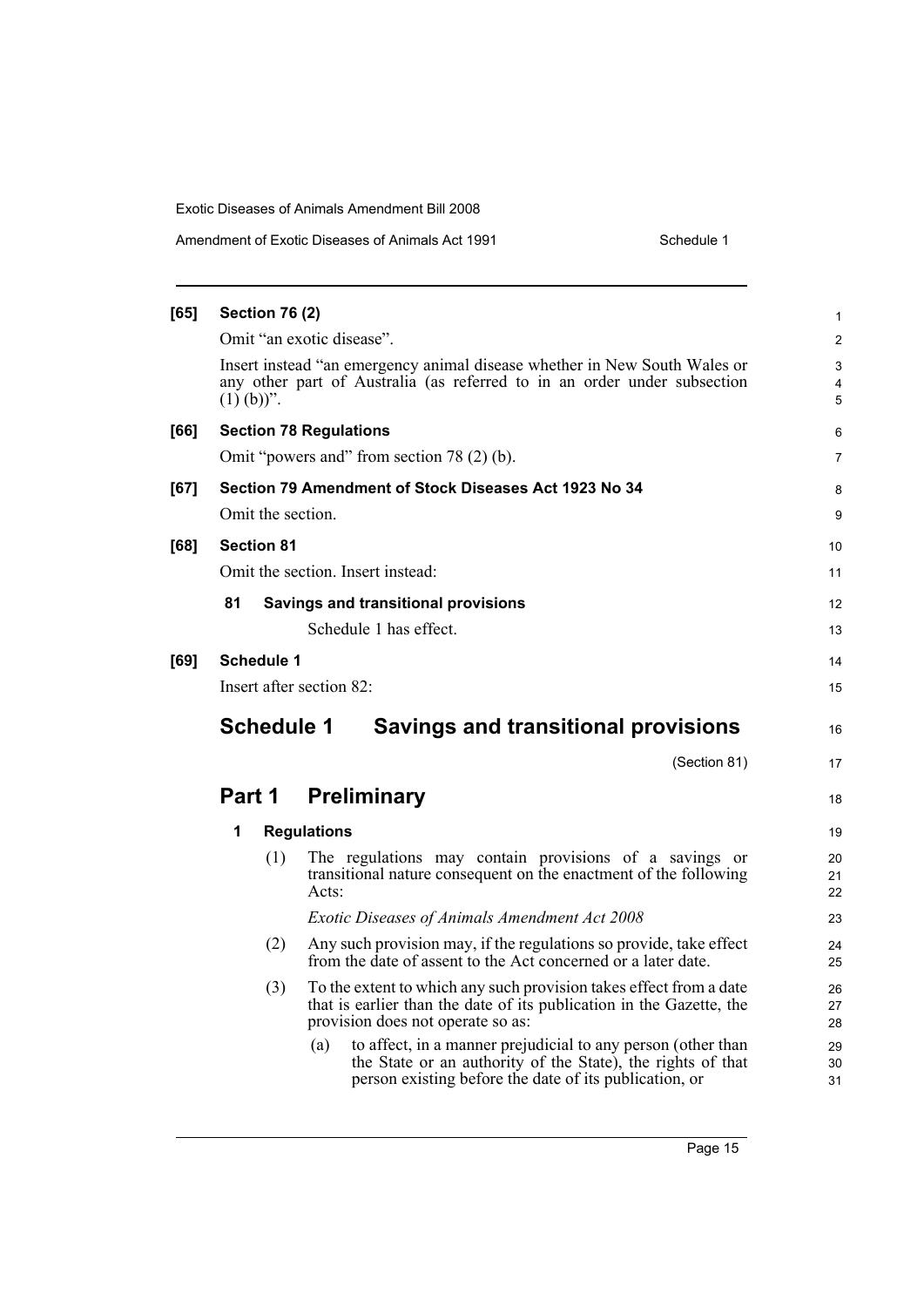(b) to impose liabilities on any person (other than the State or an authority of the State) in respect of anything done or omitted to be done before the date of its publication.

1 2 3

4 5 6

## **Part 2 Provisions consequent on enactment of Exotic Diseases of Animals Amendment Act 2008**

### **2 Definition**

In this Part:

*amending Act* means the *Exotic Diseases of Animals Amendment Act 2008*.

#### **3 Saving of declared exotic diseases**

Any disease that, immediately before the commencement of the amending Act, was declared to be an exotic disease for the purposes of this Act is taken to be an emergency animal disease declared by order under section 6A (as substituted by the amending Act).

### **4 References to exotic diseases**

A reference in any Act (other than this Act) or in any instrument made under any Act to an exotic disease within the meaning of this Act is to be construed as a reference to an emergency animal disease.

### **5 Existing orders under Part 7**

Any order made under section 54 and in force immediately before the commencement of the amending Act is taken to be an order in force under that section (as amended by the amending Act).

### **6 Continuity of Fund**

The Emergency Animal Diseases Compensation and Eradication Fund is a continuation of the Exotic Diseases Compensation and Eradication Fund operating under this Act immediately before the commencement of the amending Act.

## **7 General savings provision**

(1) Subject to the regulations, anything done under or for the purposes of a provision of this Act that had effect immediately before the provision was amended by the amending Act is taken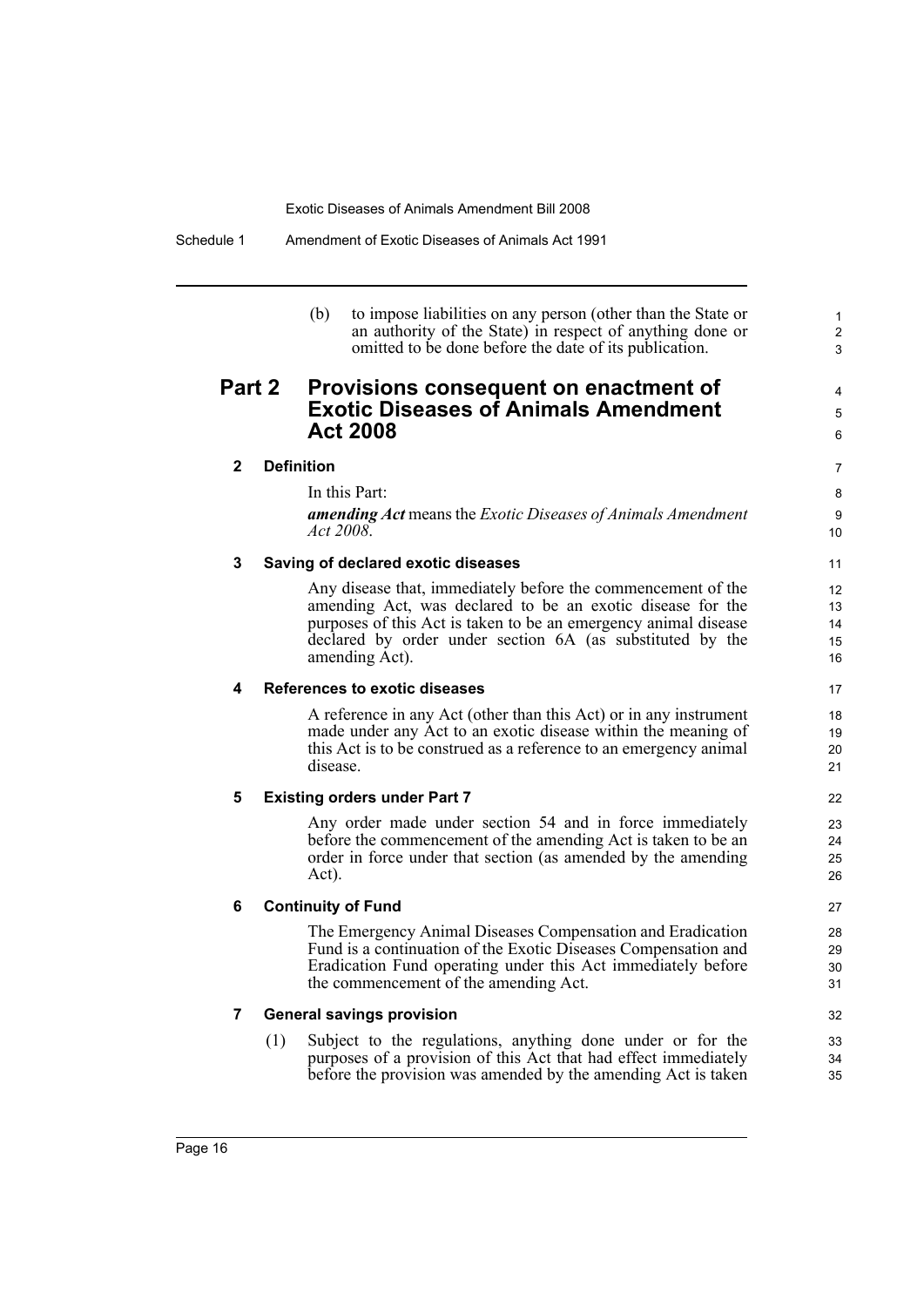to have been done under or for the purposes of this Act as so amended. (2) Without limiting subclause (1), any authority, permit, certificate or appointment in force under a provision of this Act immediately before the amendment of the provision by the amending Act is taken to be an authority, permit, certificate or appointment in force under this Act as so amended. **[70] Dictionary** Insert in alphabetical order: *exercise* a function includes perform a duty. *function* includes a power, authority or duty. *treatment* means any procedure for curing, or for the alleviation, control or prevention of, an emergency animal disease, and includes vaccination. **[71] Dictionary** Omit the definitions of *exotic disease*, *exotic disease agent* and *Fund*. Insert instead in alphabetical order: *animal disease agent* means any prion, virus, rickettsia, bacterium, protozoon, fungus, helminth, arthropod, insect or other pathogen or organism that is capable of causing an emergency animal disease. *emergency animal disease*—see section 6A. 1 2 3 4 5 6 7 8 9 10 11 12 13 14 15 16 17 18 19 20 21 22 23

*Fund* means the Emergency Animal Diseases Compensation and Eradication Fund established under this Act.

24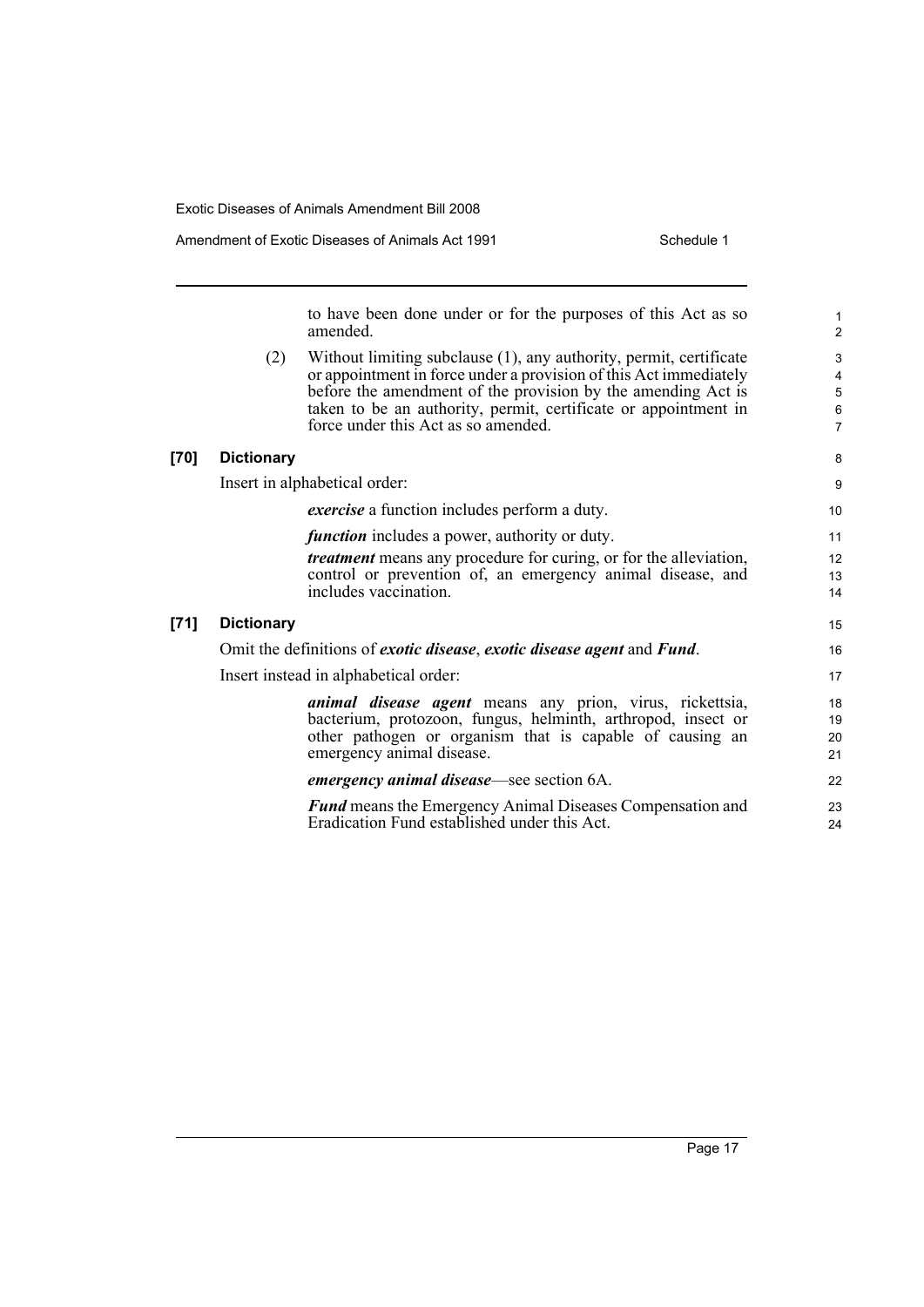Schedule 2 Amendment of other Acts

<span id="page-25-0"></span>

|       | <b>Amendment of other Acts</b><br><b>Schedule 2</b>                                                                                       |          |
|-------|-------------------------------------------------------------------------------------------------------------------------------------------|----------|
|       | (Section 4)                                                                                                                               |          |
| 2.1   | <b>Agricultural Livestock (Disease Control Funding) Act 1998</b><br><b>No 139</b>                                                         |          |
|       | <b>Section 3 Definitions</b>                                                                                                              |          |
|       | Omit "any exotic disease within the meaning of the <i>Exotic Diseases of</i><br>Animals Act 1991" from the definition of <b>disease</b> . |          |
|       | Insert instead "any emergency animal disease within the meaning of the<br>Animal Diseases (Emergency Outbreaks) Act 1991".                |          |
| 2.2   | Apiaries Act 1985 No 16                                                                                                                   | 10       |
| [1]   | Section 8 Grant or refusal of application for registration                                                                                | 11       |
|       | Insert ", on payment of such fee as may be prescribed by the regulations," after<br>"issuing to the applicant" in section $8(3)(a)$ .     | 12<br>13 |
| $[2]$ | Section 11 Renewal of registration                                                                                                        | 14       |
|       | Insert ", on payment of such fee as may be prescribed by the regulations," after<br>"issue to the applicant" in section 11 $(6)$ $(b)$ .  | 15<br>16 |
| [3]   | Section 42 General provisions with respect to offences                                                                                    | 17       |
|       | Insert "or the regulations" after "this Act" in section 42 (1).                                                                           | 18       |
| [4]   | Section 42 (1A)                                                                                                                           | 19       |
|       | Insert after section $42$ (1):                                                                                                            | 20       |
|       | Any such proceedings must be commenced not later than 2 years<br>(1A)<br>from when the offence was alleged to have been committed.        | 21<br>22 |
| [5]   | Section 49 Fees etc to be paid into Consolidated Fund                                                                                     | 23       |
|       | Omit the section.                                                                                                                         | 24       |
| 2.3   | <b>Exhibited Animals Protection Act 1986 No 123</b>                                                                                       | 25       |
|       | <b>Section 46 Proceedings for offences</b>                                                                                                | 26       |
|       | Insert at the end of the section:                                                                                                         | 27       |
|       | Any such proceedings must be commenced not later than 2 years<br>(2)<br>from when the offence was alleged to have been committed.         | 28<br>29 |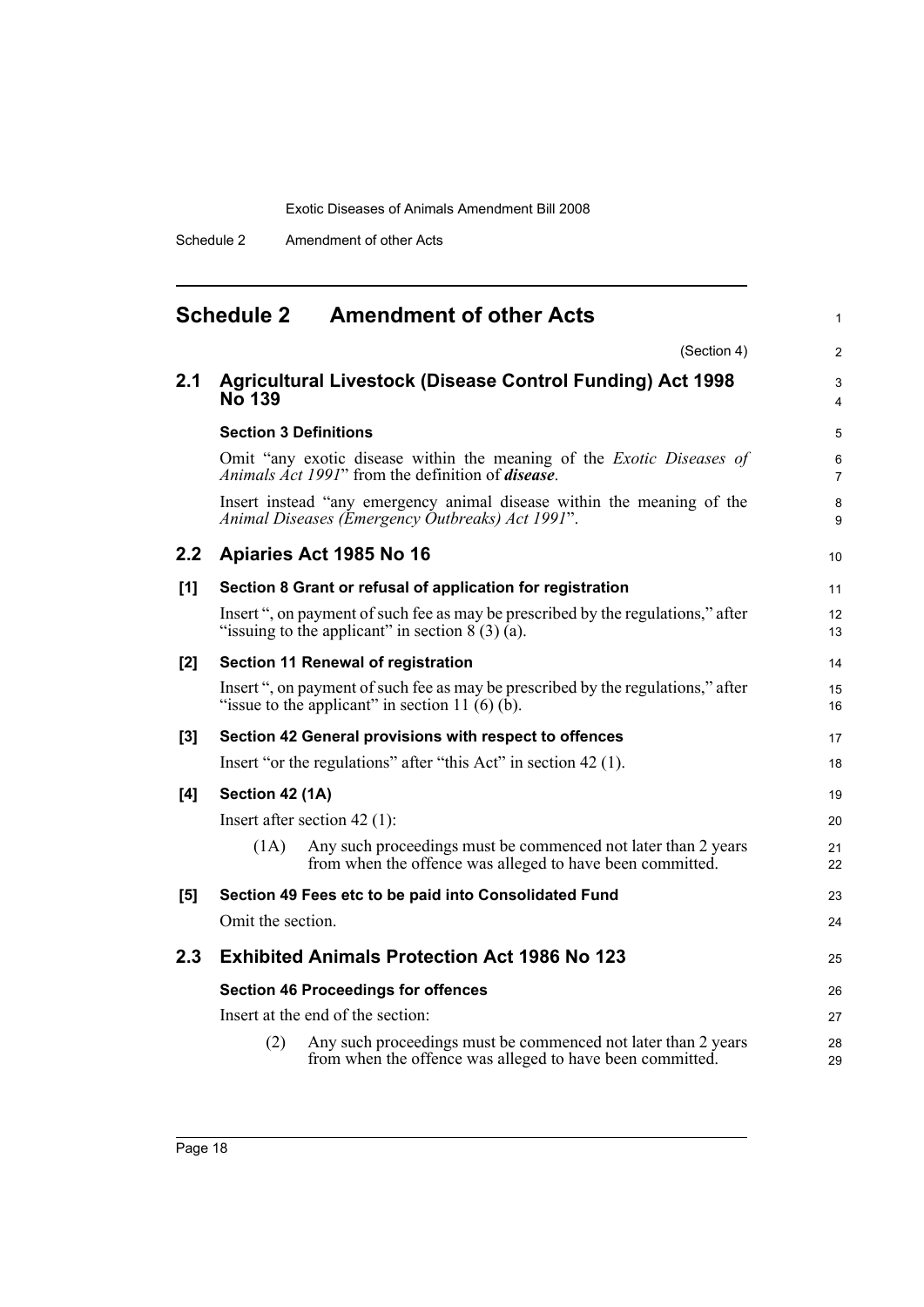Amendment of other Acts Schedule 2

| 2.4   | <b>Fines Act 1996 No 99</b>                   |     |                                                                                                                                   | 1              |  |
|-------|-----------------------------------------------|-----|-----------------------------------------------------------------------------------------------------------------------------------|----------------|--|
|       |                                               |     | Schedule 1 Statutory provisions under which penalty notices issued                                                                | 2              |  |
|       |                                               |     | Insert in alphabetical order of Acts:                                                                                             | 3              |  |
|       |                                               |     | Animal Diseases (Emergency Outbreaks) Act 1991, section 71A                                                                       | 4              |  |
| 2.5   |                                               |     | Non-Indigenous Animals Act 1987 No 166                                                                                            | 5              |  |
| [1]   |                                               |     | <b>Section 27 Proceedings for offences</b>                                                                                        | 6              |  |
|       |                                               |     | Insert "or the regulations" after "this Act".                                                                                     | 7              |  |
| $[2]$ | <b>Section 27 (2)</b>                         |     |                                                                                                                                   | 8              |  |
|       | Insert at the end of the section:             |     |                                                                                                                                   |                |  |
|       | (2)                                           |     | Any such proceedings must be commenced not later than 2 years<br>from when the offence was alleged to have been committed.        | 10<br>11       |  |
| 2.6   |                                               |     | Noxious Weeds Act 1993 No 11                                                                                                      | 12             |  |
|       |                                               |     | <b>Section 61 Proceedings for offences</b>                                                                                        | 13             |  |
|       |                                               |     | Insert at the end of the section:                                                                                                 | 14             |  |
|       | (2)                                           |     | Any such proceedings must be commenced not later than 2 years<br>from when the offence was alleged to have been committed.        | 15<br>16       |  |
| 2.7   | Plant Diseases Act 1924 No 38                 |     |                                                                                                                                   |                |  |
| [1]   | <b>Section 26 Offences</b>                    |     |                                                                                                                                   | 18             |  |
|       | Insert after section $26 (2A)$ :              |     |                                                                                                                                   |                |  |
|       | (2B)                                          |     | Any such proceedings must be commenced not later than 2 years<br>from when the offence was alleged to have been committed.        | 20<br>21       |  |
| [2]   | <b>Section 28 Regulations</b>                 |     |                                                                                                                                   | 22             |  |
|       | Insert at the end of section 28 (1) (f) (iv): |     |                                                                                                                                   |                |  |
|       |                                               |     | and                                                                                                                               | 24             |  |
|       |                                               | (v) | for any other service (including the granting of any other<br>type of certificate) provided under this Act or the<br>regulations, | 25<br>26<br>27 |  |